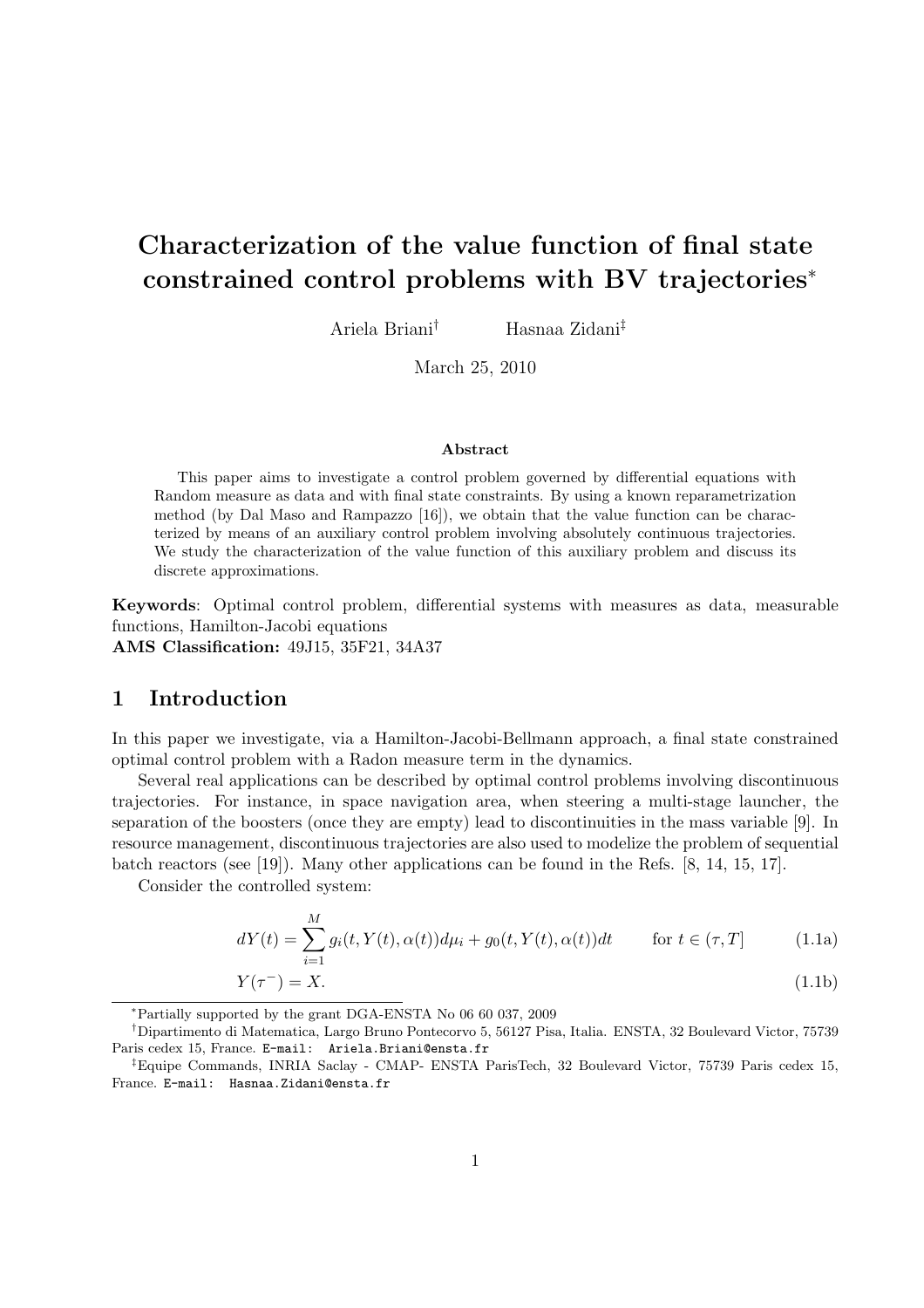where  $x \in \mathbb{R}^N$ , the measurable control  $\alpha : (0, +\infty) \to \mathbb{R}^m$  takes values in a compact set  $\mathcal{A} \subset \mathbb{R}^m$ , and  $\mu = (\mu_1, \dots, \mu_M)$  is a given Radon measure. Let  $\varphi : \mathbb{R}^N \to \mathbb{R}$  be a given lower semicontinuous (lsc) function, and consider the control problem:

$$
v(X,\tau) := \inf \{ \varphi(Y_{X,\tau}^{\alpha}(T)) : \alpha(\cdot) \in L^{\infty}(0,T;\mathcal{A}), \text{ and } Y_{X,\tau}^{\alpha} \text{ satisfies (1.1)} \}.
$$
 (1.2)

Due to the presence of the measure  $\mu$ , the definition of solution for the state equation (1.1) is not classical. We will refer to the definition introduced by Dal Maso and Rampazzo in [16] using the technique of graph completion (Definition 2.1 in Section 2 below). Roughly speaking, by a suitable change of variable in both time and the primitive of  $\mu$ , we can reduce (1.1) to usual controlled ordinary differential equation (ode) with a measurable time-dependent dynamics (see Theorem 2.2 below). Note that several works have been done to study the impulsive control problems, i.e. when the measures appear as controls. We refer to [26] for existence of optimal trajectories, and to [1] for first and second necessary optimality conditions.

Here, in problem (1.2), the measure is given by the model and the state equation is controlled by means of a measurable function  $\alpha$ . Our main goal is to use the HJB approach in order to characterize the value function  $v$  and then to study a numerical method to compute this function.

Since the value function  $v$  fulfils a Dynamic Programming Principle (DPP), we can derive, at least formally, the following HJB equation

$$
\begin{cases}\n-v_t(X,t) + \sup_{a \in A} \left\{-Dv(t,X) \cdot \left(g_0(t,X,a) + \sum_{i=1}^M g_i(t,X,a)\mu_i\right)\right\} = 0; \\
v(X,T) = \varphi(X).\n\end{cases} \tag{1.3}
$$

Clearly, the main difficulty is to give a meaning to the term " $Dv \cdot \mu$ " knowing that one can not expect to have a differentiable value function. In order to overcome this problem, following the ideas in [12], we define a new value function  $\bar{v}$  such that:

$$
v(X,\tau)=\bar{v}(X,\mathcal{W}(\tau)),
$$

where  $W$  is the known change of variable coming form the graph completion technique (See Theorem 2.4). The advantage is that now the HJB equation for  $\bar{v}$  has a t-measurable Hamiltonian and not a measure term. More precisely, we can prove that  $\bar{v}$  is a solution of the following equation:

$$
\begin{cases}\n-v_s(X,s) + H(s, X, D\bar{v}(X,s)) = 0; \\
\bar{v}(X,1) = \varphi(X);\n\end{cases}
$$
\n(1.4)

where  $H(t, x, p) = \sup_{a \in A} \{-p \cdot \mathcal{F}(t, x, a)\}\$ and  $\mathcal{F}(t, x, a)$  is a t-measurable dynamics (see Section 2.2 for the definition of  $\mathcal F$ ). Due to the double presence of an only t-measurable Hamiltonian and a lsc final data, the definition of viscosity solution is still not classical.

We recall that, in the case when  $\varphi$  is continuous, the definition of viscosity solution for tmeasurable Hamiltonians has been introduced by Ishii in 1985 (see [20]) and then studied for the second order case by Nunziante in [24]-[25](see also the work of Lions-Perthame [21] and Briani-Rampazzo [13]). Moreover, a very general stability result has been proved more recently by Barles in  $[3]$ . On the other side, to deal with the case when the Hamiltonian H is continuous with respect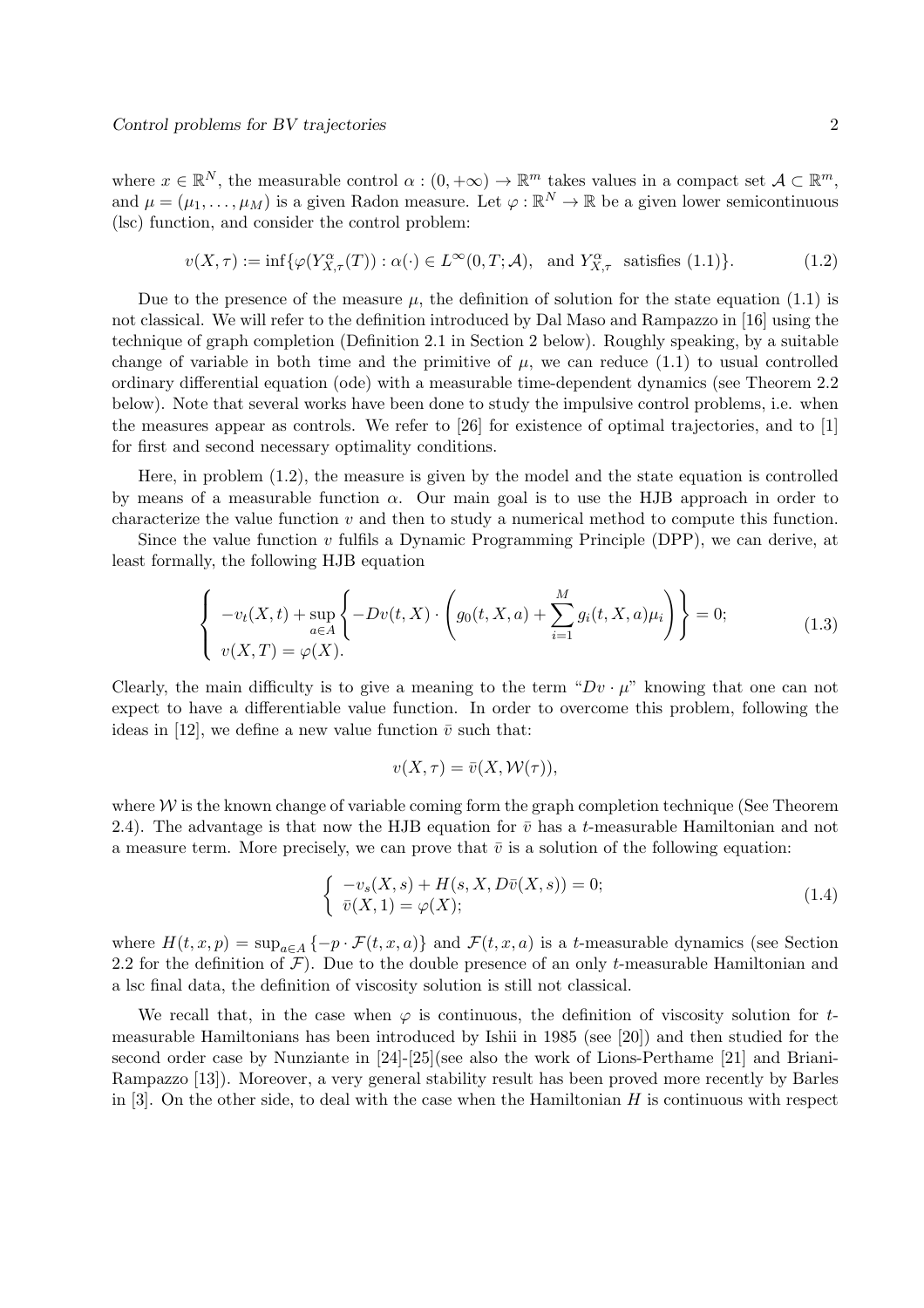to the time variable and the final data  $\varphi$  is lsc, the definition of bilateral viscosity solution has been introduced by Barron and Jensen in 1990 ([6]) and by Frankowska [18].

In this paper, since we deal with target problem, the function  $\varphi$  is lsc and the Hamiltonian in  $(1.4)$  is only t-measurable. We introduce a new definition of viscosity solution of  $(1.4)$ , namely the definition of L 1 *-bilateral viscosity solution* (Definition 3.2 below). This definition allows to characterize  $\bar{v}$  as the unique  $L^1$ -bilateral viscosity solution of equation (1.4) (Theorem 3.4). It gives also a suitable framework to deal with the numerical approximation of  $\bar{v}$  (and then of v by the change of variable  $W$ ). More precisely, we prove in Theorem 3.6 a convergence result for monotone, stable and consistent numerical schemes, and give an example of a scheme satisfying these properties. Some numerical tests are presented in Subsection 3.2.

On the other hand, we study the properties of  $L<sup>1</sup>$ - bilateral viscosity solution for a general HJB equation. In particular, we derive under classical assumptions on the Hamiltonian (see in Section 4), the consistency of the definition (Theorem 4.7), a general stability result w.r. to the Hamiltonian (Theorem 4.9), a stability result w.r. to the final data (Theorem 4.10), and uniqueness result (Theorem 4.11).

This paper is organized as follows. In Section 2 we set the optimal control problem we are considering. Subsection 2.1 is devoted to the definition of solution for the state equation while Subsection 2.2 to the construction of the reparametrised optimal control problem and the definition of  $\bar{v}$ . In Section 3 we consider the optimal control problem for the t-measurable HJB equation, we state the definition of  $L^1$ -bilateral viscosity solution, and we prove that the value function  $\bar{v}$  is the  $L^1$ -bilateral viscosity solution of equation (1.4) in Theorem 3.4. Subsection 3.1 is devoted to the convergence result and to the construction of a good approximating scheme while in Subsection 3.2 we give some numerical test.

Finally in Section 4 we will prove the consistency (Theorem 4.7), stability (Theorem 4.9 and 4.10) and uniqueness (Theorem 4.11) result for  $L^1$ -bilateral viscosity solution.

**Notations.** For each  $r > 0$ ,  $x \in \mathbb{R}^N$  we will denote by  $B_r(x)$  the closed ball of radius r centered in x. Given a Radon measure  $\mu$  we will denote by  $L^1_\mu(\mathbb{R})$  the space of  $L^1$ -functions with respect to the measure  $\mu$ .

For a function  $f : [a, b] \to \mathbb{R}^N$  we will denote by  $V_a^b(f)$  the classical variation on  $[a, b]$  and by  $BV([0,T];\mathbb{R}^N)$  the set of functions  $f:[0,T] \to \mathbb{R}^N$  with bounded variation on  $[0,T]$ . Moreover, we will denote by  $BV^-([0,T];\mathbb{R}^N)$  the set of left continuous functions of  $BV([0,T];\mathbb{R}^N)$  which are continuous at 0.

In all the sequel, we will use the classical notations:  $f(t^+) := \lim_{h \to 0}$  $s \rightarrow t^+$  $f(s)$  and  $f(t^-) := \lim$  $s \rightarrow t^$  $f(s)$ .

And finally, we will denote by  $AC([0,1]; \mathbb{R}^N)$  the set of absolutely continuous functions from  $[0,1]$ to  $\mathbb{R}^N$ .

## 2 The optimal control problem with BV trajectories

In this section we state the final state constrained optimal control problem we consider. First, we recall the definition of solution for the state equation introduced by Dal Maso and Rampazzo in [16] and we recall the graph completion construction. Then, we define the value function, we construct the reparametrised optimal control problem and we prove that the two value functions are linked by a change of variable.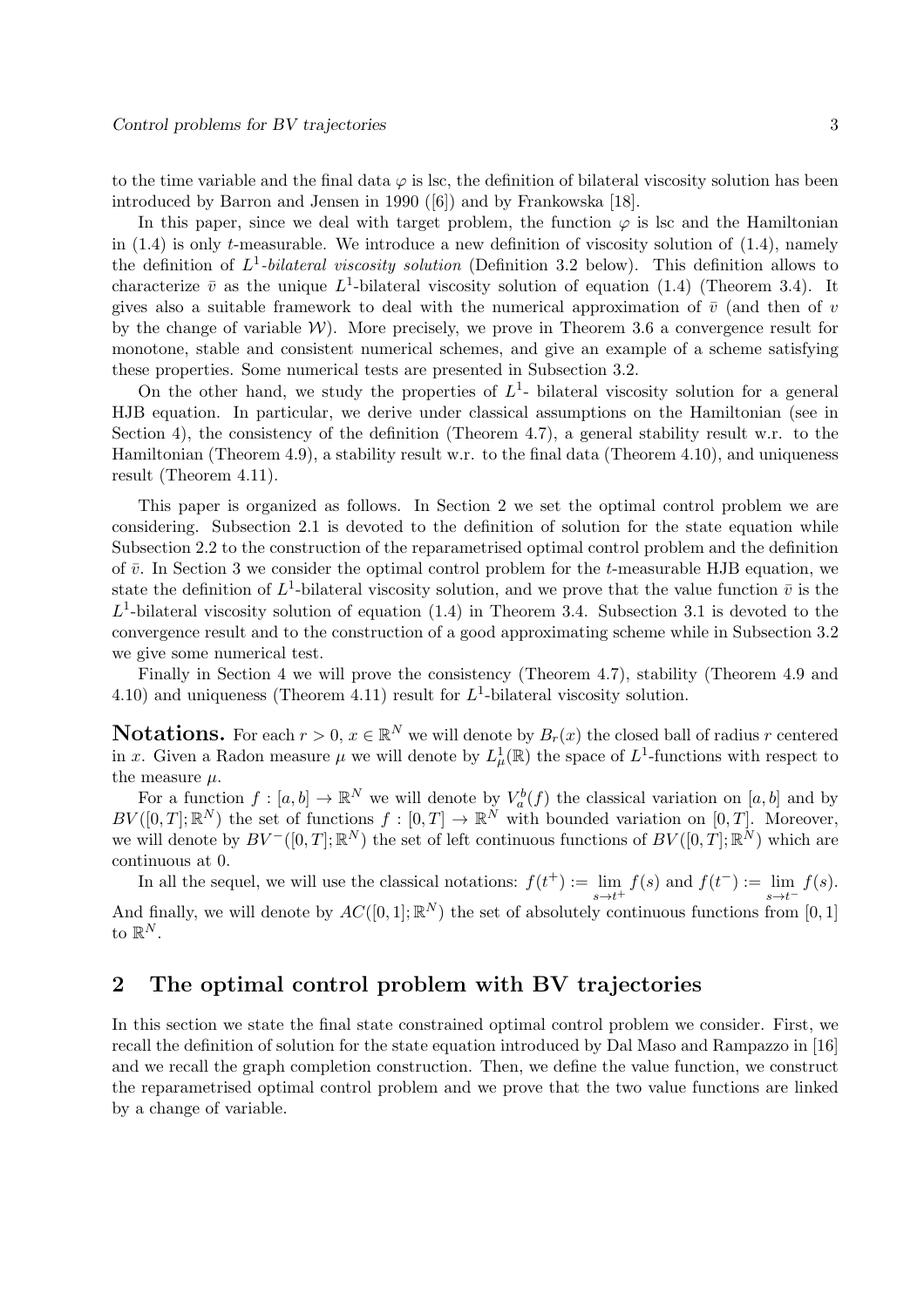## 2.1 The state equation

Let us fix  $0 \leq \tau < T$ , an initial data  $X \in \mathbb{R}^N$ , a given Radon measure  $\mu = (\mu_1, \ldots, \mu_M)$ , a control variable  $\alpha \in \mathcal{A}$ , and consider the controlled trajectory  $Y^{\alpha}_{X,\tau} : \mathbb{R}^+ \to \mathbb{R}^N$  solution of:

$$
\begin{cases}\ndY(t) = \sum_{i=1}^{M} g_i(t, Y(t), \alpha(t))d\mu_i + g_0(t, Y(t), \alpha(t))dt & \text{for } t \in (\tau, T] \\
Y(\tau^-) = X.\n\end{cases}
$$
\n(2.5)

We assume the following:

- (Hco) The set of controls is  $\mathcal{A} := L^{\infty}((0,T); A) \cap L^{\infty}_{\mu}((0,T); A)$  where A is a compact subset of  $\mathbb{R}^m$ ,  $m \geq 1$ .
- (Hg1) The functions  $g_i(t, Y, \alpha) : \mathbb{R}^+ \times \mathbb{R}^N \times A \to \mathbb{R}^N$ ,  $(i = 0, \dots, M)$ , are measurable functions in t and continuous in  $(Y, \alpha)$ . Moreover, for each  $Y \in \mathbb{R}^N, \alpha \in A$  we have  $g_0(\cdot, Y, \alpha) \in L^1(\mathbb{R}^+)$ and  $g_i(\cdot, y, \alpha) \in L^1_{\mu_i}(\mathbb{R}^+), (i = 1, \dots, M).$
- (Hg2) There exists a function  $k_0 \in L^{\infty}(\mathbb{R}^+;\mathbb{R}^+)$  such that

$$
|g_i(t, Y, \alpha) - g_i(t, Z, \alpha)| \le k_0(t)|Y - Z| \quad \forall Y, Z \in \mathbb{R}^N, \alpha \in A, \text{ and a.e } t \in \mathbb{R}^+, i = 0, \dots, M.
$$

(Hg3) There exist  $K > 0$  such that

$$
|g_i(t, Y, \alpha)| \le K \quad \forall Y \in \mathbb{R}^N, \ \alpha \in A, \text{ and a.e } t \in \mathbb{R}^+, \ i = 0, \dots, M.
$$

Following [16], we introduce the left continuous primitive B of the Radon measure  $\mu$ , i.e.  $B \in$  $BV^{-}([0,T];\mathbb{R}^M)$  and his distributional derivative  $\dot{B}$  coincides with  $\mu$  on [0, T[. In all the sequel, we will denote by  $\mathcal{T} := \{t_i, i \in \mathbb{N}\}\$  the countable subset of  $[0, T)$  which contains 0 and all the discontinuity points of B and by  $E_c$  the set of all continuity points of B. Furthermore, let  $(\psi_t)_{t \in \mathcal{T}} :=$  $(\psi_t^1, \ldots, \psi_t^M)$  be a family of Lipschitz continuous maps from [0, 1] into  $\mathbb{R}^M$  such that

$$
\sum_{t \in \mathcal{T}} V_0^1(\psi_t) < \infty, \qquad \psi_t(0) = B(t^-), \text{ and } \qquad \psi_t(1) = B(t^+) \quad \forall t \in \mathcal{T}; \tag{2.6}
$$

(if  $t = 0$  we require only  $\psi_t(1) = B(0^+)$ ). We will denote by  $\xi$  the solution of:

$$
\frac{d\xi}{d\sigma} = \sum_{i=1}^{M} g_i(\sigma, \xi(\sigma), \alpha(\sigma)) \frac{d\psi_t^i}{d\sigma} \quad \text{for } \sigma \in (0, 1] \qquad \xi(0) = \bar{\xi},
$$

and we set  $\xi(\bar{\xi}, \psi_t) := \xi(1) - \bar{\xi}$ .

We are finally ready to state the definition of solution introduced by Dal Maso and Rampazzo in [16, Definition 5.1].

**Definition 2.1.** *Fix an initial datum and time*  $(X, \tau)$  *and control variable*  $\alpha \in A$ *, the function*  $Y_{X,\tau}^{\alpha} \in BV([\tau,T];\mathbb{R}^N)$  *is a solution of* (2.5) *if for each Borel subset* B *of*  $]\tau,T[$  *we have* 

$$
\int_{\mathcal{B}} dY(t) = \int_{\mathcal{B}} g(t, Y(t), \alpha(t))dt + \sum_{i=1}^{M} \int_{\mathcal{B} \cap E_c} g_i(t, Y(t), \alpha(t))d\mu_i + \sum_{t \in \mathcal{T} \cap \mathcal{B}} \xi(Y(t^-), \psi_t)
$$
\n(2.7)

*and*  $Y(\tau^-) = X$ *. Moreover, if*  $\tau \in \mathcal{T}$  *we have*  $Y(\tau^+) = \xi(X, \psi_\tau)$ *.*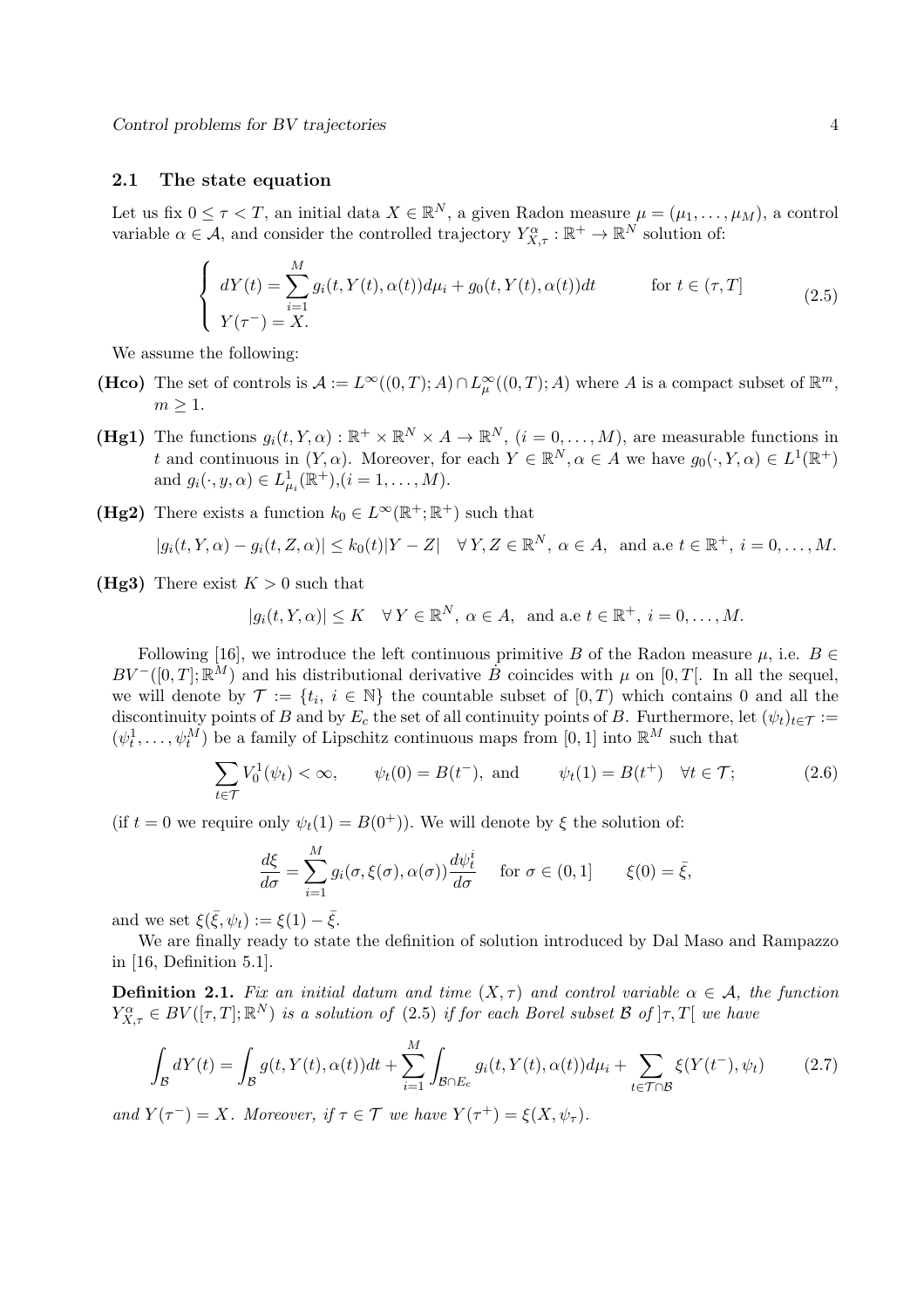In order to prove the uniqueness of this solution we set

$$
a_i := V_0^1(\psi_{t_i}), \quad a := \sum_{i=1}^{+\infty} a_i, \quad w(t) := \frac{t + V_0^t(B)}{T + V_0^T(B)},
$$
\n(2.8)

and we define  $W : [0, T] \to [0, 1]$  as follows:

$$
\mathcal{W}(t) := \frac{1}{1+a} \left( w(t) + \sum_{t_i < t} a_i \right). \tag{2.9}
$$

The graph completion of B corresponding to the family  $(\psi_t)_{t\in\mathcal{T}}$  is then defined by:

$$
\Phi(s) = (\phi^0; \phi^1, \dots, \phi^M)(s) = \begin{cases} (t; B(t)) & \text{if } s = \mathcal{W}(t) \\ (t_i; \psi_{t_i} \left( \frac{s - \mathcal{W}(t_i)}{\mathcal{W}(t_i^+) - \mathcal{W}(t_i)} \right)) & \text{if } s \in [\mathcal{W}(t_i), \mathcal{W}(t_i^+)] \quad t_i \in \mathcal{T}. \end{cases}
$$
\n(2.10)

We are ready now to construct the reparametrisation of system (2.5). Let  $\sigma := \mathcal{W}(\tau)$ , for each control  $\alpha \in \mathcal{A}$  and initial datum X we denote by  $Z_{X,\sigma}^{\alpha} : [\sigma,1] \to \mathbb{R}^N$  the solution of

$$
\begin{cases}\n\frac{dZ}{ds}(s) &= \sum_{i=1}^{M} g_i(\phi^0(s), Z(s), \alpha(\phi^0(s))) \left( \mu^a(\phi^0(s)) \frac{d\phi^0}{ds}(s) + \frac{d\phi^i}{ds}(s) \right) + \\
g_0(\phi^0(s), Z(s), \alpha(\phi^0(s)) \frac{d\phi^0}{ds}(s) & \text{for } s \in (\sigma, 1] \\
Z(\sigma) &= X\n\end{cases} \tag{2.11}
$$

where  $\mu^a$  is the absolutely continuous part of the measure  $\mu$  with respect to the Lebesgue measure, i.e.  $\mu(t) = \mu^a(t)dt + \mu^s$ . Note that the derivatives of  $\phi^0, \phi^i$  are measurable functions, therefore assumptions  $(Hg1)-(Hg2)$  ensure the applicability of Caratheodory's Theorem to obtain the existence of a unique solution of  $(2.11)$  in  $AC([\sigma, 1]; \mathbb{R}^N)$ .

**Theorem 2.2.** *Assume* (Hco) *and* (Hg1)<sup>-</sup>(Hg3)*. Let*  $\mu$  *be a Radon measure and*  $(\psi_t)_{t \in \mathcal{T}}$  *be a*  $family$  fulfilling (2.6). Then  $Y_{X,\tau}^{\alpha} \in BV([\tau,T];\mathbb{R}^N)$  is a solution of (2.5) if and only if there exists a *solution*  $Z_{X,\sigma}^{\alpha} \in AC([\sigma,1];\mathbb{R}^N)$  *of* (2.11) *corresponding to the graph completion*  $\Phi$  *defined in* (2.10) *such that*

$$
Z_{X,\sigma}^{\alpha}(\mathcal{W}(t)) = y(t) \quad \forall t \in [\tau, T]
$$
\n(2.12)

*where W is given by*  $(2.9)$ *.* 

*Moreover, for each Radon measure*  $\mu$  *and each family*  $(\psi_t)_{t\in\mathcal{T}}$  *equation* (2.5) *has a unique solution (up to a set of zero Lebesgue measure).*

**Proof.** The equivalence (2.12) can be obtained by adapting the proof given for  $M = N = 1$ in [12, Theorem 2.8]. On the other hand, the uniqueness of the solution is a consequence of Caratheodory's Theorem applied to equation  $(2.11)$ .

**Remark 2.3.** We point out that this definition depends on the family  $(\psi_t)_{t \in \mathcal{T}}$  we choose. It is *now a classical result that under commutativity conditions on the vector fields*  $g_i$  ( $i = 1, \ldots, M$ ) the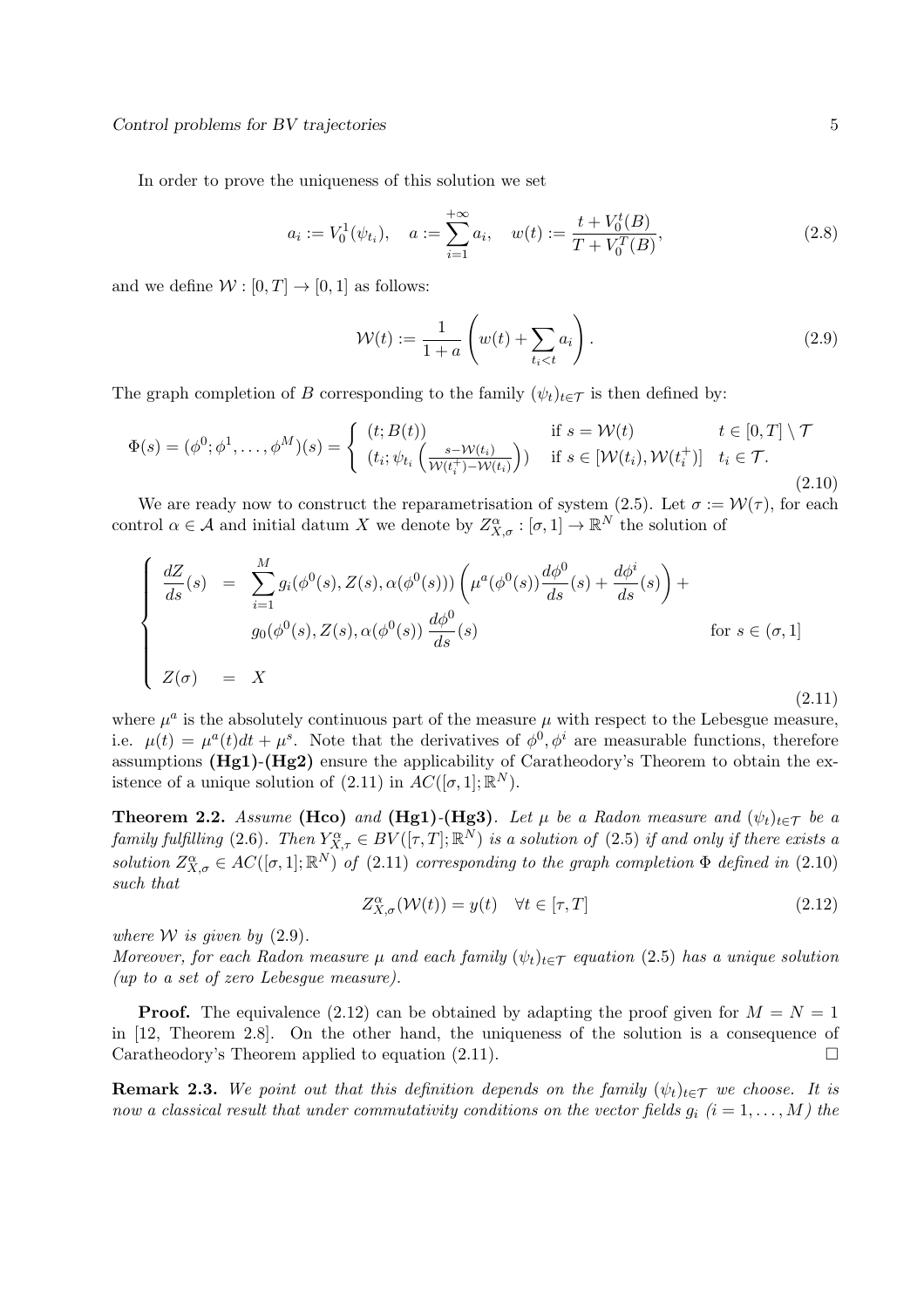*solution does not depend on this choice. In the pioneering works of Bressan and Rampazzo [10, 11] the case when the* g<sup>i</sup> *do not depend on the control and are continuous in* t*, have been studied. When the*  $g_i$  *depends on the control*  $\alpha$  *we refer to [23] for a precise discussion.* 

*However, in this paper, the dependency on the choice of*  $\psi_t$  *does not imply any specific difficulty in the sequel.*

#### 2.2 The control problem

Given a lower semicontinuous function  $\varphi : \mathbb{R}^N \to \mathbb{R}$  and a final time T, our aim is to calculate the following value function

$$
v(X,\tau) := \inf_{\alpha \in \mathcal{A}} \varphi(Y_{X,\tau}^{\alpha}(T))
$$
\n(2.13)

where  $Y_{X,\tau}^{\alpha}$  is the solution of equation (2.5).

It is easy to prove that the following Dynamic Programming Principle holds: for each  $\tau \leq h \leq T$ we have

$$
v(X,\tau) = \inf_{\alpha \in \mathcal{A}} v(Y_{X,\tau}^{\alpha}(h),h). \tag{2.14}
$$

Therefore we can formally derive a HJB equation:

$$
\begin{cases}\n-v_t(X,t) + H(t,X,Dv(X,t)) &= 0 & \text{for } (X,t) \in \mathbb{R}^N \times (0,T), \\
v(X,T) &= \varphi(X) & \text{for } X \in \mathbb{R}^N\n\end{cases}
$$
\n(2.15)

where the Hamiltonian is

$$
H(t, X, P) = \sup_{a \in A} \left\{ -P \cdot \left( g_0(t, X, a) + \sum_{i=1}^{M} g_i(t, X, a) \mu_i \right) \right\}.
$$
 (2.16)

As we said before, in the introduction of the paper, the problem is to give a meaning to the term  $Dv \cdot \mu$  knowing that one can not expect to have a differentiable value function.

In view of Theorem 2.2, it is then natural to consider the trajectories  $Z^{\alpha}_{X,\sigma}$  solution of the the reparmetrised system (2.11). We define then the corresponding value function as follows:

$$
\bar{v}(X,\sigma) = \inf_{\alpha \in \mathcal{A}} \varphi(Z_{X,\sigma}^{\alpha}(1)).
$$
\n(2.17)

The link between the two problems is given by the following result.

**Theorem 2.4.** Let v and  $\bar{v}$  be respectively defined in (2.13) and (2.17). *For each*  $X \in \mathbb{R}^N$  *and*  $\tau \in [0, T]$  *we have* 

$$
v(X,\tau) = \bar{v}(X,\mathcal{W}(\tau))
$$
\n(2.18)

*where* W *is given by* (2.9)*. Moreover*

$$
v_{\sharp}(X,\tau) = \bar{v}_{\sharp}(X,\mathcal{W}(\tau)) \quad \forall X \in \mathbb{R}^{N}, \quad \forall \tau \in [0,T] \setminus \mathcal{T}
$$
\n(2.19)

*and*

$$
v_{\sharp}(X,\tau) \ge \bar{v}_{\sharp}(X,\mathcal{W}(\tau)) \quad \forall X \in \mathbb{R}^{N}, \quad \forall \tau \in \mathcal{T}, \tag{2.20}
$$

*where we respectively denote by*  $v_{\sharp}$  *and*  $\bar{v}_{\sharp}$  *the lower semicontinuous envelope of* v *and*  $\bar{v}$  *w.r. to both variable*  $(X, \tau)$  *and*  $(X, s)$ *.*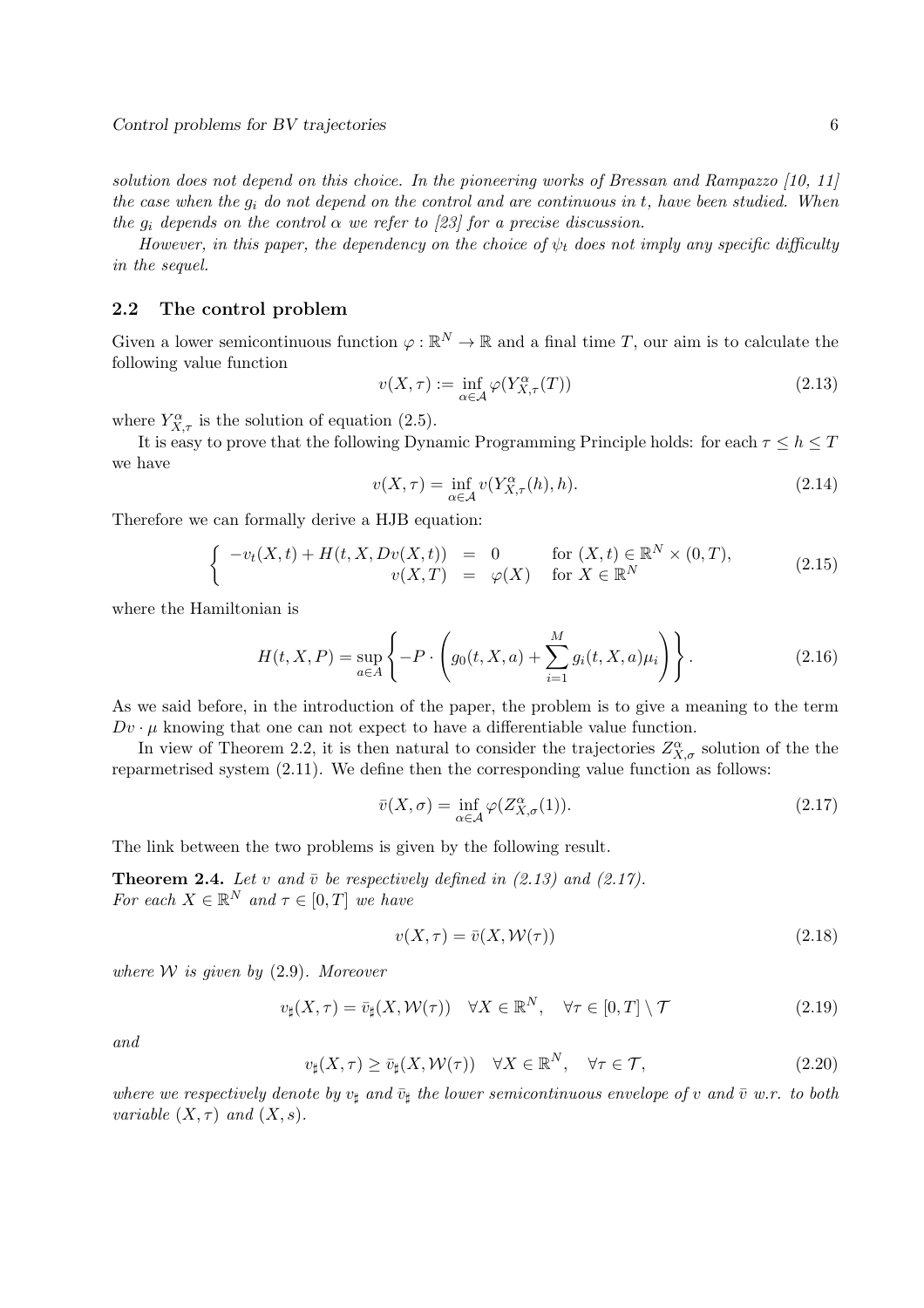**Proof.** By Theorem 2.2 above we have  $Y^{\alpha}_{X,\tau}(T) = Z^{\alpha}_{X,\mathcal{W}(\tau)}(\mathcal{W}(T)) = Z^{\alpha}_{X,\sigma}(1)$  then (2.18) follows by the definitions of v and  $\bar{v}$ .

Since, by construction  $W(\tau)$  is monotone increasing in [0, T] and continuous in any  $\tau \in \mathcal{T}$ ,  $(2.19)$  and  $(2.20)$  easily follow.

**Remark 2.5.** *In* (2.19)*,* (2.20) *we stressed the link between the lsc envelopes of v and*  $\bar{v}$  *because is indeed the function*  $\bar{v}_{\sharp}(X, s)$  *that will be characterized as solution of an HJB equation.* 

Thanks to Theorem 2.4, it is clear that we turn now our attention to the HJB equation for the function  $\bar{v}$ . The advantage is that we do not have any more measure in the dynamics.

The new value function  $\bar{v}$  satisfies also a DPP:

$$
\bar{v}(X,\sigma) = \inf_{\alpha \in \mathcal{A}} \bar{v}(Z_{X,\sigma}^{\alpha}(h),h) \qquad \forall \sigma \le h \le 1, \text{ and } \forall X \in \mathbb{R}^N. \tag{2.21}
$$

From this DPP, one could expect to characterize  $\bar{v}$  through the following HJB equation:

$$
\begin{cases}\n-\overline{v}_s(X,s) + H(s,X,D\overline{v}(X,s)) = 0 & \text{for } (X,s) \in \mathbb{R}^N \times (0,1), \\
\overline{v}(X,1) = \varphi(X) & \text{for } X \in \mathbb{R}^N\n\end{cases} (2.22)
$$

where the Hamiltonian is

$$
H(s, X, P) = \sup_{a \in A} \left\{ -P \cdot \left( g_0(\phi^0(s), X, a) \frac{d\phi^0}{ds}(s) + \sum_{i=1}^M g_i(\phi^0(s), X, a) \right) \left( \mu^a(\phi^0(s)) \frac{d\phi^0}{ds}(s) + \frac{d\phi^i}{ds}(s) \right) \right\}.
$$
 (2.23)

Note that, by definition (2.10), the graph completion  $(\phi^0, \phi^i)$  is a Lipschitz function, therefore we can not expect to have a time continuous Hamiltonian. Moreover, our final condition  $\varphi$  is only lower semicontinuous. Thus, we should first give a precise meaning to the definition of the viscosity solution of the equation (2.22).

## 3 Optimal control problems with measurable time-dependent dynamics

In this Section we prove that the value function  $\bar{v}$  is the unique  $L^1$ -bilateral viscosity solution of (2.22), and that the latter can be solved numerically. For the sake of generality we will prove our results in the following more general framework.

The set of controls is  $\mathcal{A} := L^{\infty}(\mathbb{R}^+; A)$ , where A is a compact subset of  $\mathbb{R}^m$   $(m \ge 1)$ .

Fix a final time T, given  $x \in \mathbb{R}^N$ ,  $\tau \geq 0$  and a control  $a \in \mathcal{A}$ , we consider the trajectory  $y_{x,\tau}^a$ , solution of the following system:

$$
\begin{cases}\n\dot{y}(t) = \mathcal{F}(t, y(t), a(t)), & \text{for } t \in (\tau, T) \\
y(\tau) = x.\n\end{cases}
$$
\n(3.24)

For each initial point and time  $(x, \tau) \in \mathbb{R}^N \times \mathbb{R}^+$  we set:

$$
\vartheta(x,\tau) := \inf_{a \in \mathcal{A}} \varphi(y_{x,\tau}^a(T)). \tag{3.25}
$$

We assume the following :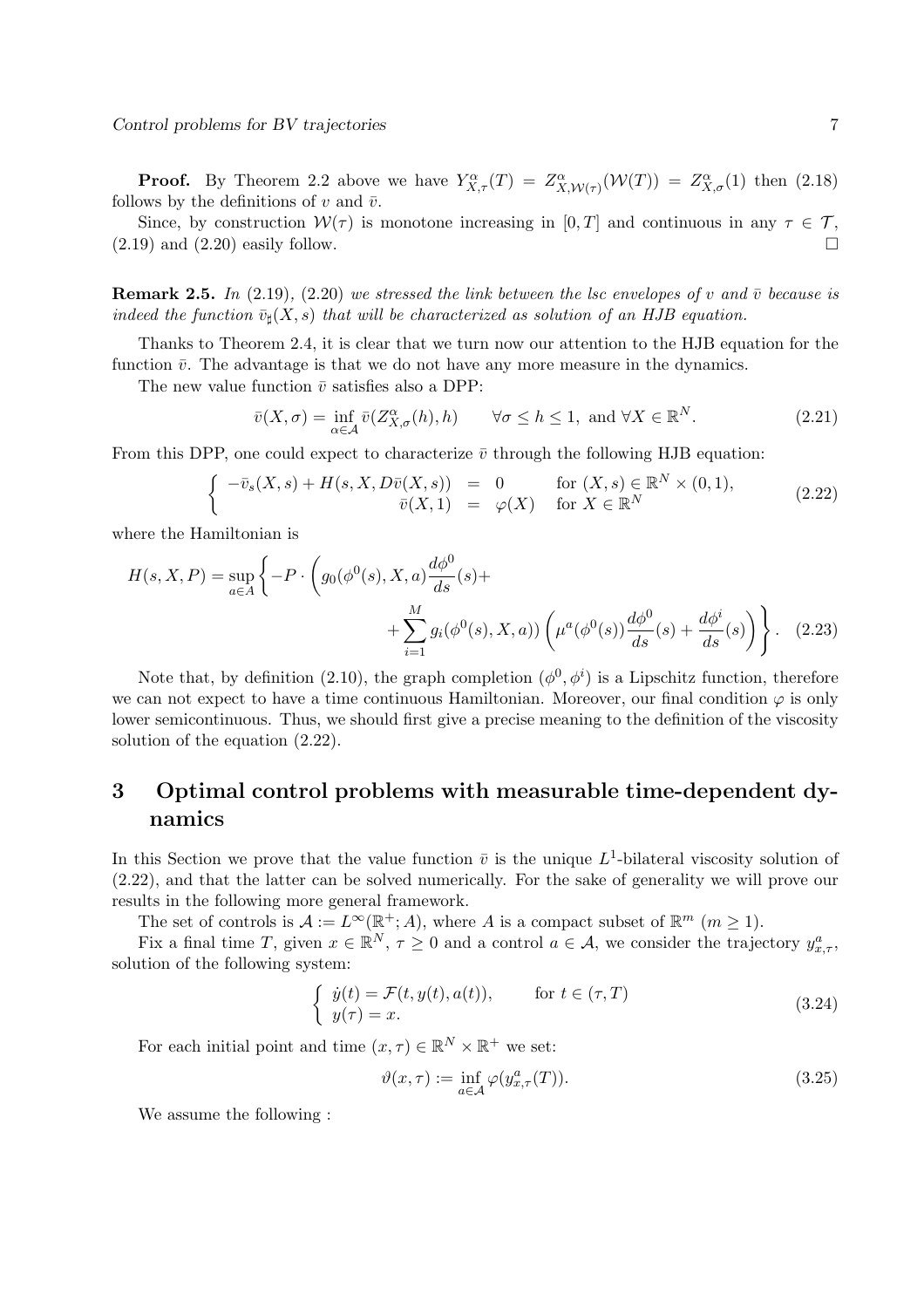- (HF1)  $\mathcal{F}(t, x, a): \mathbb{R}^+ \times \mathbb{R}^N \times A \to \mathbb{R}^N$  is measurable in t and continuous in x and a. Moreover, for each  $(x, a) \in \mathbb{R}^N \times A$  we have  $\mathcal{F}(\cdot, x, a) \in L^1(\mathbb{R}^+)$ .
- (HF2) There exists  $k_0 \in L^{\infty}(\mathbb{R}^+;\mathbb{R}^+)$  such that

$$
|\mathcal{F}(t,x,a)-\mathcal{F}(t,z,a)|\leq k_0(t)|x-z| \quad \forall x,z\in\mathbb{R}^N,\ a\in A,\ t\in\mathbb{R}^+.
$$

(HF3) There exists a  $K > 0$  such that

$$
|\mathcal{F}(t,x,a)| \leq K \quad \forall x \in \mathbb{R}^N, \ a \in A, \ t \in \mathbb{R}^+.
$$

(Hid) The function  $\varphi : \mathbb{R}^N \to \mathbb{R}$  is lower semi continuous and bounded.

Remark 3.1. *Let us point out that if we assume* (Hg1)*-*(Hg3)*, then the function*

$$
\mathcal{F}(s, x, a) := \sum_{i=1}^{M} g_i(\phi^0(s), x, a) \left( \mu^a(\phi^0(s)) \frac{d\phi^0}{ds}(s) + \frac{d\phi^i}{ds}(s) \right) + g_0(\phi^0(s), x, a) \frac{d\phi^0}{ds}(s)
$$

*fulfils* (HF1)*-*(HF3)*. Therefore, all the results in this section will apply, in particular, to the value function*  $\bar{v}$  *defined in* (2.17)*.* 

In all the sequel, we denote V the lower semicontinuous envelope of  $\vartheta$  defined by:

$$
\mathcal{V}(x,t) := \liminf_{y \to x, s \to t} \vartheta(y,s). \tag{3.26}
$$

Our first aim is then to prove that we can characterize the function  $V$  in (3.26) as the unique  $L<sup>1</sup>$ -bilateral viscosity solution (see the definition below) of the following HJB equation:

$$
\begin{cases}\n-\mathcal{V}_t(x,t) + H(t,x,D\mathcal{V}(x,t)) = 0 & \text{for } (x,t) \in \mathbb{R}^N \times (0,T), \\
\mathcal{V}(x,T) = \varphi(x) & x \in \mathbb{R}^N\n\end{cases} \tag{3.27}
$$

where the Hamiltonian is

$$
H(t, x, p) = \sup_{a \in A} \{-p \cdot \mathcal{F}(t, x, a)\}.
$$
\n(3.28)

## Definition 3.2.  $L^1$ -bilateral viscosity solution (L1Bvs)

Let  $u : \mathbb{R}^N \times (0,T) \to \mathbb{R}$  *be a bounded lsc function. We say that* u *is a* L<sup>1</sup>-bilateral viscosity solution (L1Bvs) *of* (3.27) *if:*

*for any*  $b \in L^1(0,T)$ ,  $\phi \in C^1(\mathbb{R}^N)$  *and*  $(x_0, t_0)$  *local minimum point for*  $u(x,t) - \int_0^t b(s)ds - \phi(x)$ *we have*

$$
\lim_{\delta \to 0^+} \quad \underset{|t-t_0| \le \delta}{\text{ess sup}} \quad \underset{x \in B_{\delta}(x_0), \, p \in B_{\delta}(D\phi(x_0))}{\text{sup}} \{H(t, x, p) - b(t)\} \ge 0 \tag{3.29}
$$

*and*

$$
\lim_{\delta \to 0^+} \text{ess inf}_{|t - t_0| \le \delta} \inf_{x \in B_{\delta}(x_0), \, p \in B_{\delta}(D\phi(x_0))} \{ H(t, x, p) - b(t) \} \le 0. \tag{3.30}
$$

*Moreover, the final condition is satisfied in the following sense:*

$$
\varphi(x) = \inf \left\{ \liminf_{n \to \infty} u(x_n, t_n) : x_n \to x, t_n \uparrow T \right\}.
$$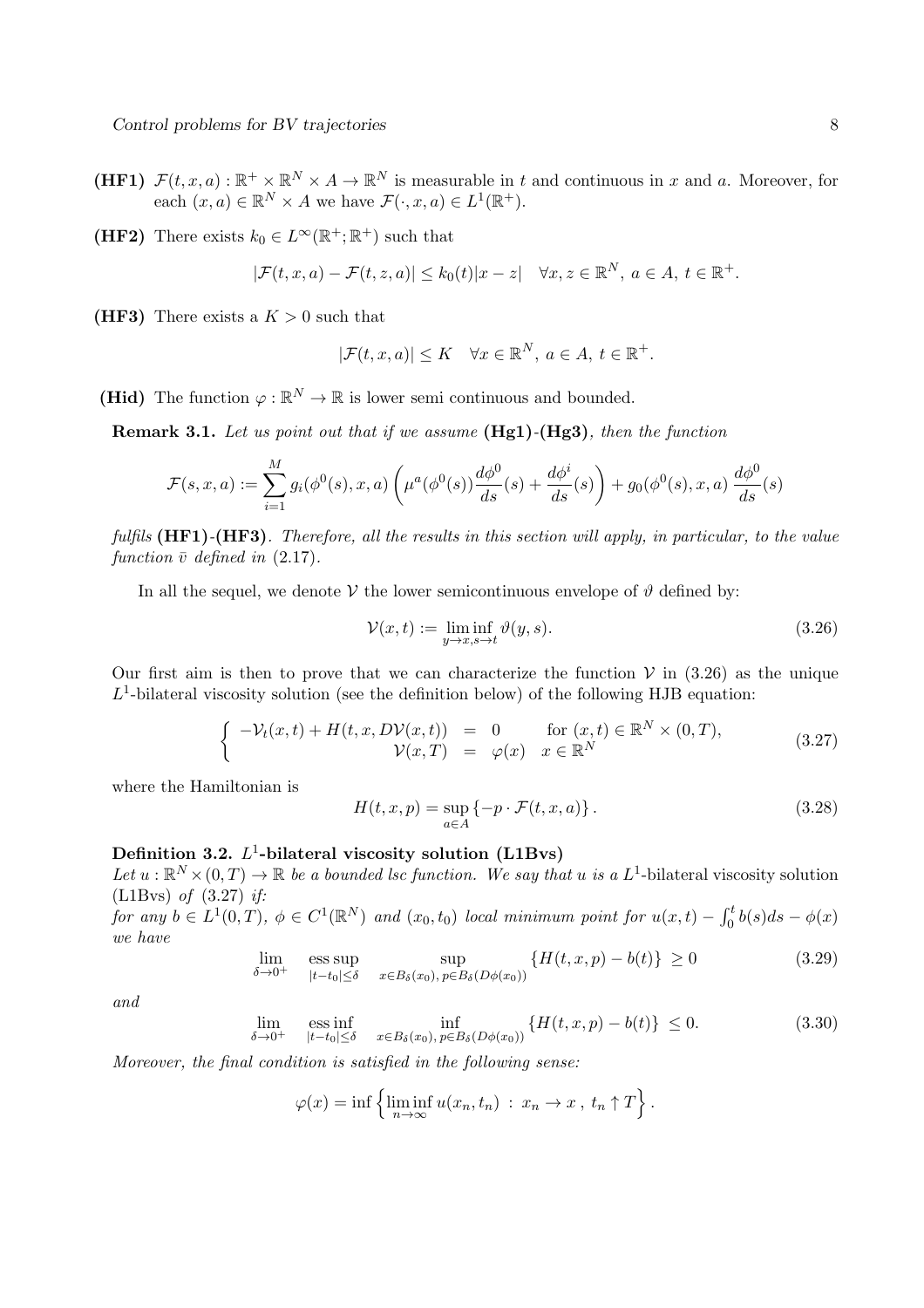Remark 3.3. *For the sake of clarity, we will state and prove, in Section 4, the consistency, stability and uniqueness result for the viscosity sense (L1Bvs) defined in Definition 3.2.*

Let us now prove the characterization of the value function.

Theorem 3.4. *Assume* (HF1)*-*(HF3) *and* (Hid)*. The function defined in* (3.26) *is the unique* L 1 *-bilateral viscosity solution of* (3.27) *when the Hamiltonian is given in* (3.28)*.*

**Proof.** This proof follows the ideas of Barron and Jensen in [7]. First, it is easy to verify that  $V$  fulfills the final condition  $V(x,T) = \varphi(x)$  in the sense given by Definition 3.2. Moreover, consider  $(\varphi_n)_n$  a monotone increasing sequence of continuous functions, from  $\mathbb{R}^N$  to  $\mathbb{R}$ , pointwise converging to  $\varphi$ . For each  $n \in \mathbb{N}$  we set  $\mathcal{V}_n(x,\tau) := \inf_{a \in \mathcal{A}} \{ \varphi_n(y_{x,\tau}^a(T)) \}.$  The proof will be divided in two steps.

*Step 1.* We first remark that by definition we have  $V_n(x,T) = \varphi_n(x)$ , thus the final condition is fulfilled. Moreover,  $V_n$  is the unique continuous solution of (3.27), with final condition  $V_n(\cdot, T)$  $\varphi_n(\cdot)$ , in the sense of Definition 4.6. By the consistency result of Theorem 4.7, we get that  $\mathcal{V}_n$  is solution of (3.27) also in the sense of Definition 3.2.

*Step 2.* By using the same arguments as in [7], we can prove that  $V_n$  converges pointwise to  $V$ . Therefore, the conclusion follows from the stability with respect to the final condition proved in Theorem 4.10. Furthermore, the uniqueness follows by Theorem 4.11. in Theorem 4.10. Furthermore, the uniqueness follows by Theorem 4.11.

### 3.1 Numerical approximations of (3.27).

In the case when the Hamiltonian is continuous (both in time and in space), numerical discretization of Hamilton-Jacobi equations has been studied by many authors. The general framework of Barles-Souganidis [4] ensures that the numerical scheme is convergent (to the viscosity solution) whenever this scheme is consistent, monotone and stable and the HJB equation satisfies a strong comparison principle. The class of schemes satisfying these properties is very large and includes upwind finite differences, Semi-Lagrangian methods, Markov-Chain approximations.

In this section, we extend the result of [4] to the case of equation (3.27), where the Hamiltonian is only t-measurable, and show that the t-measurable viscosity notion is still a good framework to analyze the convergence of numerical approximations. We give also an example of a monotone, stable and consistent scheme of (3.27) based on finite differences approximations. Finally, a numerical example is given in Subsection 3.2.

Let G be a space grid on  $\mathbb{R}^N$  with a uniform mesh size  $\Delta x > 0$  (of course a nonuniform grid could also be considered), and let  $\Delta t > 0$  be a time step (we assume that  $T/\Delta t$  belongs to N). In the sequel, we will use the following notations:

$$
\Delta := (\Delta x, \Delta t), \quad t_n := n\Delta t, \quad x_j \text{ is a node in } G, \quad N_T := \frac{T}{\Delta t}
$$
\n(3.31)

Consider an approximation scheme of the following form:

$$
S^{\Delta}(t_n, x_j, v_j^n, v^{n+1}) = 0 \quad \forall x_j \in G, \ n = 0, \cdots, N_T - 1; \qquad v_j^{N_T} = \varphi(x_j) \quad \forall x_j \in G. \tag{3.32}
$$

Thus if v is a continuous function defined on  $[0, T] \times \mathbb{R}^N$ , the approximation scheme reads

$$
S^{\Delta}(t, x, v(x, t), v(\cdot, t + \Delta t)) = 0 \text{ in } (0, T) \times \mathbb{R}^{N}.
$$
\n(3.33)

On  $S^{\Delta}$  :  $(0, T) \times \mathbb{R}^N \times \mathbb{R} \times L^{\infty}(\mathbb{R}^N)$  we assume the following: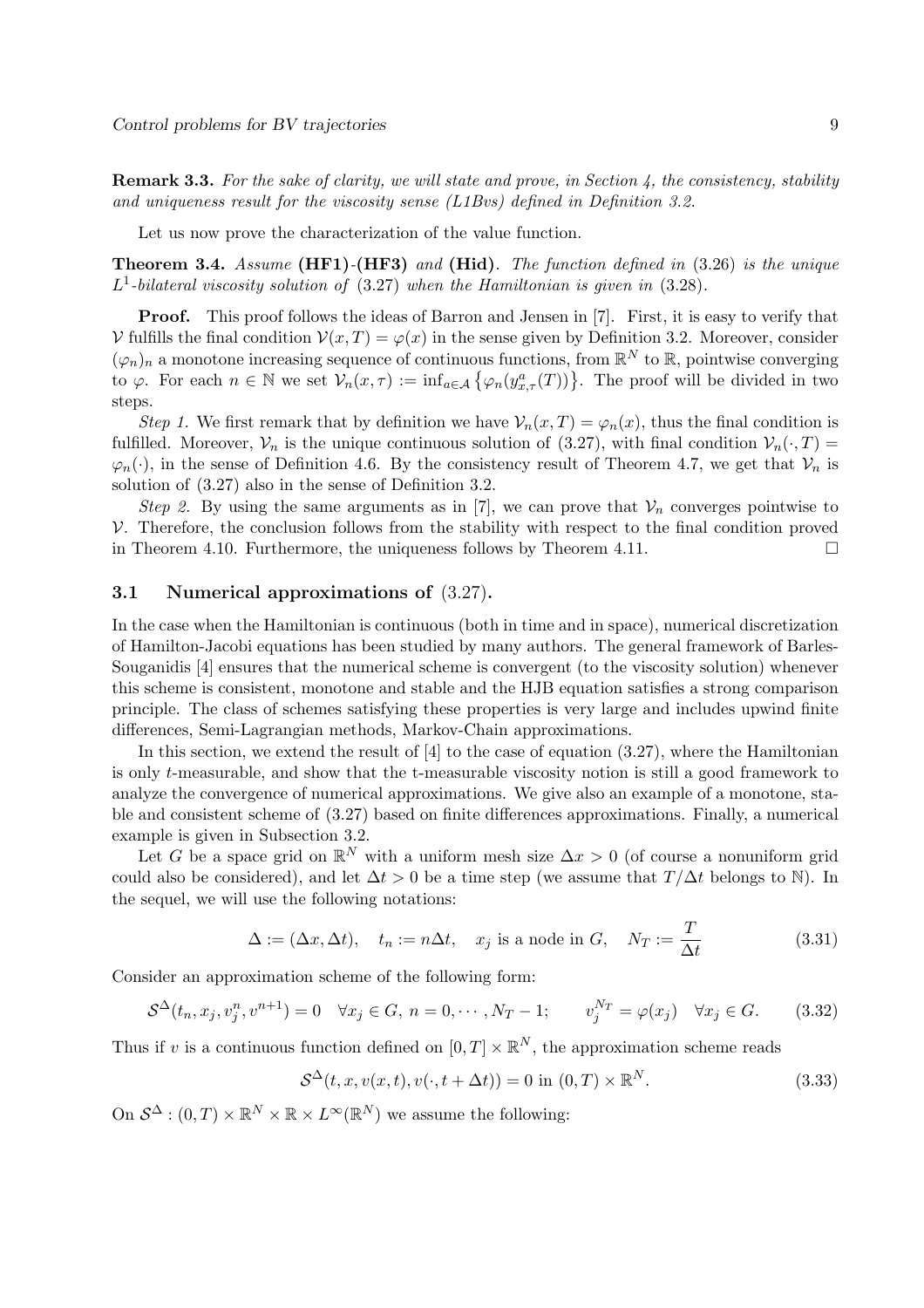(M) Monotonicity. For each  $u \geq v$  we have

$$
S^{\Delta}(t, x, r, u) \le S^{\Delta}(t, x, r, v) \quad \forall t \in (0, T), x \in \mathbb{R}^{N}, r \in \mathbb{R}.
$$
 (3.34)

(S) Stability. There exists  $K > 0$  such that, if  $v^{\Delta}$  is solution of (3.33) then

$$
\|v^{\Delta}\|_{L^{\infty}} \le K \|\varphi\|_{L^{\infty}},\tag{3.35}
$$

K being independent of  $\Delta x, \Delta t$ .

(C) Consistency. For every point  $(x_0, t_0)$ , for any  $b \in L^1(0, T)$  and any function  $\phi(x)$  such that:  $\phi \in C^1(\mathbb{R}^N)$ , by setting  $\psi(x,t) := \int_0^t b(s) \, ds + \phi(x)$ , we have:

$$
\begin{aligned}\n\text{ess}\sup_{|t-t_0| \le \Delta t} & \sup_{x \in B_{\Delta x}(x_0), \, p \in B_{\Delta x}(D\phi(x_0)))} \{ -b(t) + H(t, x, p) \} \ge \\
& \ge \mathcal{S}^{\Delta}(t_0, x_0, \psi(x_0, t_0), \psi(\cdot, t_0 + \Delta t)) + o_{\Delta x}(1) \ge \\
& \ge \mathcal{S}^{\Delta}(t_0, x_0, \psi(x_0, t_0), \psi(\cdot, t_0 + \Delta t)) + o_{\Delta x}(1) + H(t, x, p) \}. \quad (3.36) \\
& \ge \mathcal{S}^{\Delta}(t_0, x_0, \psi(x_0, t_0), \psi(\cdot, t_0 + \Delta t)) + O_{\Delta x}(1) + O_{\Delta x}(1)\n\end{aligned}
$$

An example of scheme fulfilling the above assumptions, when the Hamiltonian is given by (3.28), is the following

$$
\mathcal{S}^{\Delta}(t, x, u(x, t), u(\cdot, t + \Delta t)) := \frac{u(x, t) - u(x, t + \Delta t)}{\Delta t} + \frac{1}{\Delta t} \int_{t}^{t + \Delta t} \sup_{a \in A} \left( (-\mathcal{F})^{+}(s, x, a) \cdot \frac{u(x, t + \Delta t) - u(x - \Delta x, t + \Delta t)}{\Delta x} + (-\mathcal{F})^{-}(s, x, a) \cdot \frac{u(x + \Delta x, t + \Delta t) - u(x, t + \Delta t)}{\Delta x} \right) ds, \quad (3.37)
$$

where we classically denoted  $g^+ := \max(g, 0)$  and  $g^- := \min(g, 0)$ .

Proposition 3.5. *Assume that* F *fulfills assumptions* (HF1)*-*(HF3)*, and consider the Hamiltonian in* (3.28)*.* Let  $\Delta = (\Delta x, \Delta t)$  *be mesh sizes satisfying:* 

$$
\frac{\Delta t}{\Delta x} |\mathcal{F}(s, x, a)| ds \le 1 \qquad \text{for a.e } s \in (0, T), \forall x \in \mathbb{R}^N, a \in A.
$$
 (3.38)

*Then, the scheme*  $S^{\Delta}$  *given in* (3.37) *satisfies conditions* (**M**)*,* (**S**) *and* (**C**)*.* 

**Proof.** Fist remark that the Stability condition (S) easily follows from the boundedness of  $\mathcal F$ and  $(HF3)$ . Moreover, the monotonicity  $(M)$  follows from condition  $(3.38)$  by standard arguments.

To prove consistency, we fix  $(x_0, t_0)$  and consider a function  $\psi(x, t) = \int_0^t b(s) ds + \phi(x)$  for be  $L^1(0,T)$  and  $\phi \in C^1(\mathbb{R}^N)$ . By using the regularity of  $\psi$  and assumption (HF3) on F, we get:

$$
S^{\Delta}(t_0, x_0, \psi(x_0, t_0), \psi(\cdot, t_0 + \Delta t)) = \frac{1}{\Delta t} \int_{t_0}^{t_0 + \Delta t} \{-b(s) + H(s, x_0, D\phi(x_0))\} ds + o_{\Delta x}(1).
$$

Condition (C) follows.

The general convergence result is the following.

$$
\Box
$$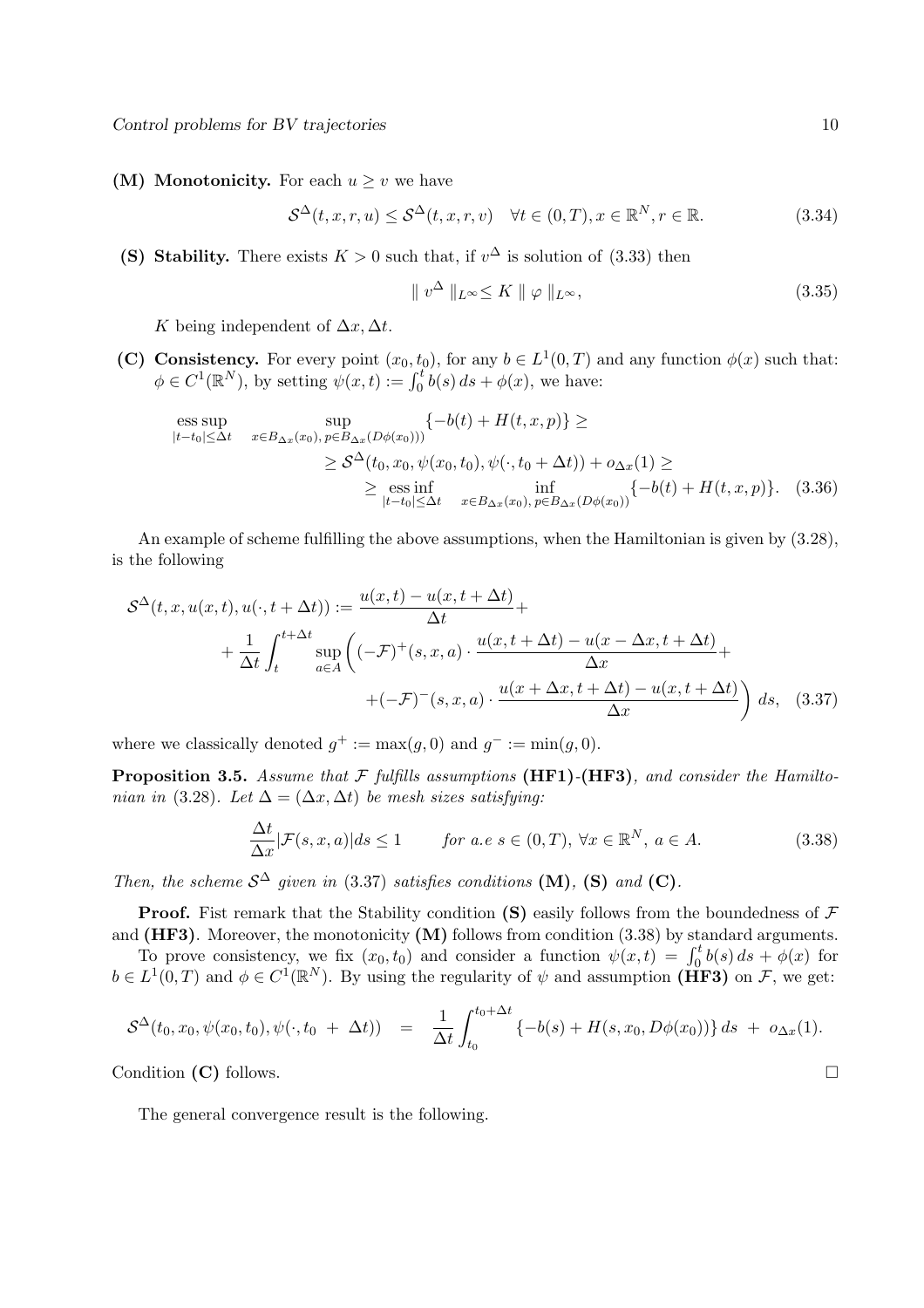**Theorem 3.6.** Assume (HF1)<sup>-</sup>(HF3). Let V be defined as in (3.26) with  $\varphi$  fulfilling assumption (Hid). Consider a sequence of continuous and bounded functions  $\varphi_m : \mathbb{R}^N \to \mathbb{R}$  (for  $m \geq 1$ ) such *that*  $(\varphi_m)_{m \in \mathbb{N}}$  *is monotone increasing and* 

$$
\lim_{m \to \infty} \varphi_m(x) = \varphi(x) \quad \forall x \in \mathbb{R}^N.
$$

Let  $\Delta = (\Delta x, \Delta t)$  be a mesh size such that the scheme  $S^{\Delta}$  fulfills conditions (M), (S) and (C), and let  $v^{\Delta,m} := (v_j^n)_{n,j}$  be the solution of :

$$
S^{\Delta}(t_n, x_j, v_j^n, v^{n+1}) = 0 \quad \forall x_j \in G, \ n = 0, \cdots, N_T - 1; \qquad v_j^{N_T} = \varphi_m(x_j) \quad \forall x_j \in G. \tag{3.39}
$$

*Then, as*  $\Delta t \rightarrow 0$ *,*  $\Delta x \rightarrow 0$  *and*  $m \rightarrow +\infty$ *,*  $v^{\Delta,m}$  *converges pointwise to the function*  $V$ *.* 

**Proof.** The proof will be given in two steps.

*Step 1. We first suppose that the final data is continuous (* $\varphi_m \equiv \varphi$ *).* We consider a  $\Delta_k =$  $(\Delta x_k, \Delta t_k)$  and denote by  $v^{\Delta_k}$  the solution of (3.39) corresponding to  $\Delta_k$  and  $\varphi_m \equiv \varphi$ . We will prove that, as  $k \to 0$ , the sequence  $v^{\Delta_k}$  converges locally uniformly to the unique  $L^1$ -viscosity solution of (3.27).

For the sake of simplicity for each k we will set  $(x_k, t_k) := (x_{j_k}, t_{n_k})$  where  $(x_{j_k}, t_{n_k})$  are the point defined in (3.31) when  $\Delta$  is  $\Delta_k$ .

Let us first observe that by the stability assumption (S) the sequence  $v^{\Delta_k}$  is bounded, therefore the following weak semi-limits are well defined:

$$
v_*(x,t) := \liminf_{k \to 0} \lim_{x_k \to x, t_k \to t} v^{\Delta_k}(x_k, t_k) \qquad v^*(x,t) := \limsup_{k \to 0} \lim_{x_k \to x, t_k \to t} v^{\Delta_k}(x_k, t_k). \tag{3.40}
$$

Note that both  $v_*$  and  $v^*$  trivially satisfy the final condition in (3.27). Therefore, the convergence result will follows once we prove that  $v_*$  and  $v^*$  are respectively a  $L^1$ -viscosity supersolution and a  $L^1$ -viscosity subsolution of  $(3.27)$ . Indeed, if this is true, by the comparison result [20, Theorem 8.1], we have  $v^* \leq v_*$ . Since the reverse is true by definition, the two weak semi limits coincide and the thesis follows.

Let us now prove that  $v^*$  is a  $L^1$ -viscosity subsolution of (3.27). (The proof of  $v_*$  being a  $L^1$ -viscosity supersolution of  $(3.27)$  is completely similar and will not be detailed.)

Following Definition 4.6 below, for any  $b \in L^1(0,T)$ ,  $\phi \in C^1(\mathbb{R}^N)$  and  $(x_0, t_0)$  local maximum point of  $v^*(x,t) - \int_0^t b(s)ds - \phi(x)$  we have to prove that

$$
\lim_{\delta \to 0^+} \quad \underset{|t-t_0| \le \delta}{\text{ess inf}} \quad \inf_{x \in B_{\delta}(x_0), \, p \in B_{\delta}(D\phi(x_0))} \left\{ H(t, x, p) - b(t) \right\} \le 0. \tag{3.41}
$$

Note that, without loss of generality, we can assume that  $(x_0, t_0)$  is a *strict* local *zero* maximum of  $v^*(x,t) - \int_0^t b(s)ds - \phi(x)$ . There exists then a sequences of points  $(x_k, t_k)$  such that

(a)  $(x_k, t_k) \rightarrow (x_0, t_0)$  as  $k \rightarrow 0$ .

(b)  $(x_k, t_k)$  is a local maximum point of  $v^{\Delta_k}(x, t) - \int_0^t b(s)ds - \phi(x)$ .

(c) 
$$
\xi_k := v^{\Delta_k}(x_k, t_k) - \int_0^{t_k} b(s)ds - \phi(x_k) \to 0 = v^*(x_0, t_0) - \int_0^{t_0} b(s)ds - \phi(x_0)
$$
 as  $k \to 0$ .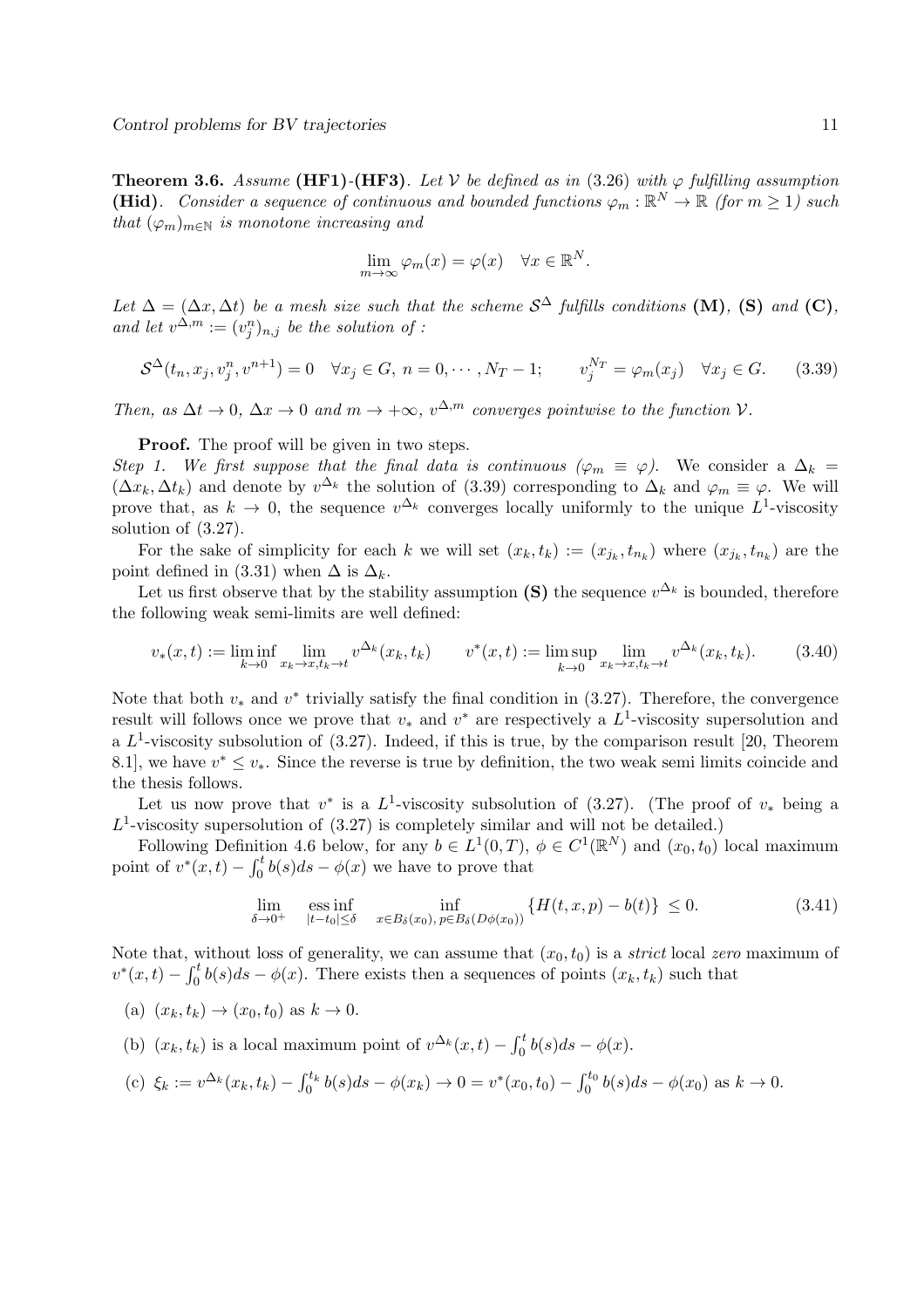Thanks to (b), we can apply the monotonicity assumption (M) with  $v = v^{\Delta_k}$ ,  $u = \phi(x) +$  $\int_0^t b(s)ds + \xi_k$  and  $r = v^{\Delta_k}(x_k, t_k) = \xi_k + \phi(x_k) + \int_0^{t_k} b(s)ds$  and obtain

$$
S^{\Delta_k}\left(t_k, x_k, \xi_k + \phi(x_k) + \int_0^{t_k} b(s)ds, \xi_k + \phi(\cdot) + \int_0^{t_k + \Delta t_k} b(s)ds\right) \le
$$
  
\$\leq S^{\Delta\_k}(t\_k, x\_k, v^{\Delta\_k}(x\_k, t\_k), v^{\Delta\_k}(\cdot, t\_k + \Delta t\_k)) = 0\$, (3.42)

where we also used that  $v^{\Delta_k}$  is a solution of (3.32).

Fix now a  $\delta > 0$ , by (a) and the regularity of  $\phi$  we can always find a  $\delta_k \leq \delta$  such that  $\min(\Delta x_k, \Delta t_k) \le \delta_k$ ,  $B_{\delta_k}(t_k, x_k) \subseteq B_{\delta}(x_0, t_0)$ , and  $B_{\delta_k}(D\phi(x_k)) \subseteq B_{\delta}(D\phi(x_0))$ . Therefore, also by the Consistency assumption  $(C)$  and  $(3.42)$  we have:

ess inf  
\n
$$
\inf_{|t-t_0| \leq \delta} \inf_{x \in B_{\delta}(x_0), p \in B_{\delta}(D\phi(x_0))} \{H(t, x, p) - b(t)\} \leq
$$
\n
$$
\leq \underset{|t-t_k| \leq \delta_k}{\text{ess inf}} \inf_{x \in B_{\delta_k}(x_k), p \in B_{\delta_k}(D\phi(x_k))} \{H(t, x, p) - b(t)\} \leq
$$
\n
$$
\leq \mathcal{S}^{\Delta_k} \left( t_k, x_k, \xi_k + \phi(x_k) + \int_0^{t_k} b(s) ds, \xi_k + \phi(\cdot) + \int_0^{t_k + \Delta t_k} b(s) ds \right) + o_{\delta_k}(1) \leq o_{\delta_k}(1). \quad (3.43)
$$

Inequality (3.41) follows then by letting  $\delta \to 0^+$  (which implies  $\delta_k \to 0^+$ ).

*Step 2.* For every  $m \geq 1$ , by Step 1, as  $k \to 0$ , the sequence  $(v^{\Delta_k,m})_k$  converges to  $v_m$  the unique  $L^1$ -viscosity solution of

$$
\begin{cases}\n-v_t(x,t) + H(t,x,Dv) = 0 & \text{in } \mathbb{R}^N \times (0,T) \\
v(x,T) = \varphi_m(x) & \text{in } \mathbb{R}^N.\n\end{cases}
$$
\n(3.44)

With the same arguments as in Step 1 of the proof of Theorem 3.4, we conclude the pointwise convergence of  $v_m$  to  $\mathcal V$ .

Remark 3.7. *In the case of Eikonal equation with* t−*measurable velocity function, a similar convergence result is proved, in the recent work of A. Monteillet [22], for a particular numerical scheme.*

#### 3.2 A numerical test.

In this section, we use the scheme given in (3.37) to solve Hamilton-Jacobi equations coming from a simple control problem with BV trajectories.

Consider the target  $\mathcal{C} := B(0,r)$ , which is the ball centred at the origin and of radius  $r = 0.25$ . Consider also a trajectory  $Y_{\tau X}^{(\alpha,c)}$ , depending on the control variables  $\alpha:(0,T) \to A := [0,2\pi]$  and  $c:(0,T) \to U$ , and governed by the following dynamics

$$
\dot{Y}(t) = c(t) \begin{pmatrix} \cos(\alpha) \\ \sin(\alpha) \end{pmatrix} + C_1 \begin{pmatrix} 1 \\ 1 \end{pmatrix} \delta_1 + C_2 \begin{pmatrix} 0 \\ 1 \end{pmatrix} \delta_2,
$$

$$
Y(\tau) = X
$$

where  $C_1 := 0.5, C_2 := 0.2$ , and  $\delta_u$  (for  $u = 1, 2$ ) denotes the Dirac measure at time  $t = u$ . The control variable  $c$  takes its values in a compact set  $U$ . Here we will consider two cases: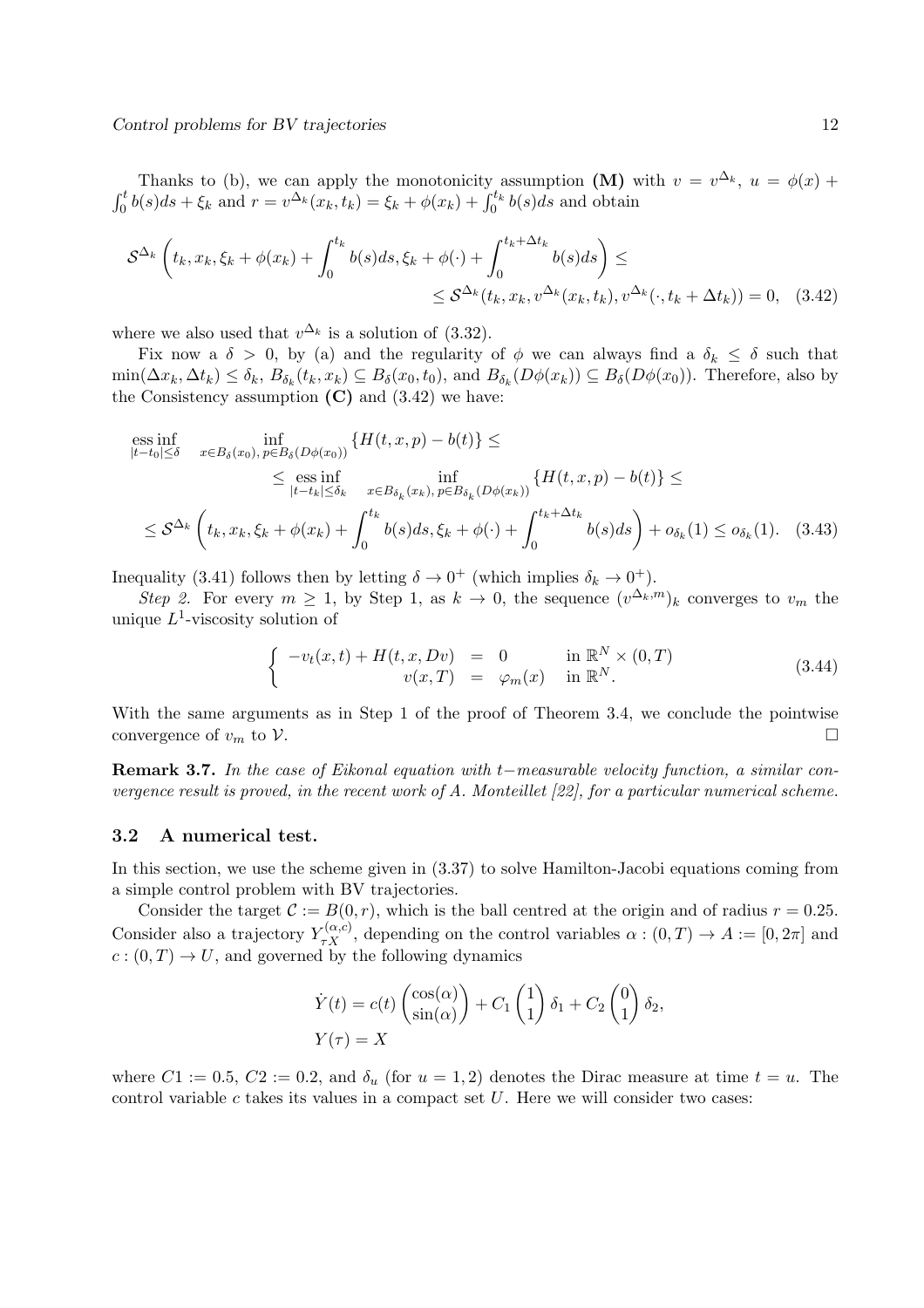- Case 1:  $U = \{0.5\}$  which amounts saying that we are allowed to move in any direction in the sphere centred at the origin and with radius 0.5.
- Case 2:  $U = [0, 0.5]$ , which means that we can move in any direction in the Ball centred at the origin and with radius 0.5.

In both cases, at time  $t = 1$  and  $t = 2$  the trajectories jump. We consider the value function corresponding to the *Rendez-Vous* problem:

$$
v(t,X):=\inf\{\varphi(Y^{\alpha,c}_{\tau,X}(T));\quad \alpha\in L^\infty(0,T;A),\,\,c\in L^\infty(0,T;U)\},
$$

where  $T = 3$ , and  $\varphi(x) = 0$  when  $x \in \mathcal{C}$  and 1 otherwise.

It is not difficult to compute the parametrized function:

$$
\Phi(s) = \begin{cases}\n(15s, 0, 0) & 0 \le s \le \frac{1}{15}; \\
(1, \frac{15}{6}s - \frac{1}{6}, 0) & \frac{1}{15} < s < \frac{7}{15}; \\
(15s - 6, 1, 0) & \frac{7}{15} < s < \frac{8}{15}; \\
(2, 1, \frac{15}{6}s - \frac{8}{6}) & \frac{8}{15} < s < \frac{13}{15}; \\
(15s - 12, 2, 1) & \frac{14}{15} < s < 1.\n\end{cases}
$$

Let us notice that in Case 2, the value function  $\bar{v}$  corresponding to the parametrized problem is lsc.

Fig. 1 shows the numerical solution in the Case 1, while Fig.2 shows the results corresponding to Case 2. These numerical experiments are performed by using the finite differences scheme with  $150<sup>2</sup>$  grid points. Computations are done on the domain  $[-1.5, 3]<sup>2</sup>$ . The final cost function is approximated by a function (with  $n = 10$ ):

$$
\varphi_n(X) := 1/n \min\left(1, \|x\| - 0.5\right). \tag{3.45}
$$

In the two cases, we compute first the value function  $\bar{v}$  corresponding to the parametrized control



Figure 1: Case 1: Numerical solutions with  $150^2$  grid nodes.

problem, and then we deduce the original value function by using a change of variable. The latter step is very easy to perform numerically, since v turns to be just the restriction of  $\bar{v}$  on  $[0, \frac{1}{15}] \cap [\frac{7}{15}, \frac{8}{15}] \cap [\frac{14}{15}, 1]$ . In Figs. 1 & 2, we plot only the 0-level sets.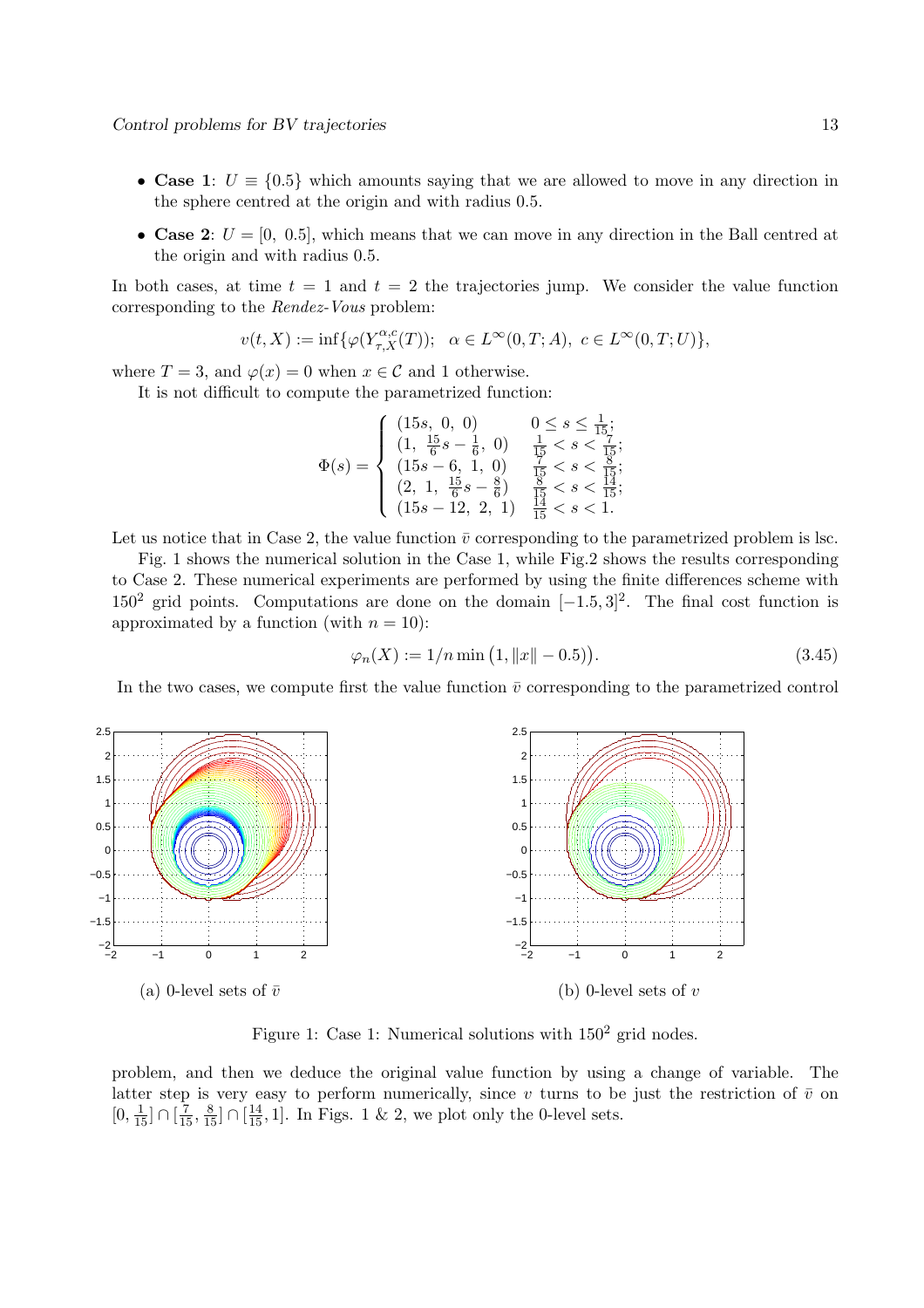

Figure 2: Case 2: Numerical solutions with  $150^2$  grid nodes.

## 4 Properties of the  $L^1$ -bilateral viscosity solution of HJB equations.

This section is devoted to the main properties of the  $L^1$ -bilateral solutions we have defined in Definition 3.2. First, we give an equivalent formulation of this definition and we prove that it is consistent with the definitions of viscosity solutions given for a more regular HJB equation (Subsection 4.1). The Stability results are given in Subsection 4.2.

Fix  $T > 0$ , and consider the general Hamilton-Jacobi-Bellman equation

$$
\begin{cases}\n-u_t(x,t) + H(t,x,Du) = 0 & \text{in } \mathbb{R}^N \times (0,T) \\
u(x,T) = \varphi(x) & \text{in } \mathbb{R}^N.\n\end{cases}
$$
\n(4.46)

On the Hamiltonian  $H : \mathbb{R}^+ \times \mathbb{R}^N \times \mathbb{R}^N \to \mathbb{R}$  we assume the following:

- (H0) The function  $H(t, x, p)$  is measurable in t and continuous in x and p. Moreover, for each  $(x, p) \in \mathbb{R}^N \times \mathbb{R}^N$  we have  $H(\cdot, x, p) \in L^1(\mathbb{R}^+).$
- (H1) For each compact subset K of  $\mathbb{R}^N \times \mathbb{R}^N$  there exists a modulus  $m = m(K) : (0, T) \times \mathbb{R}^+ \to \mathbb{R}^+$ such that  $t \to m(t, r) \in L^1(0, T)$  for all  $r \ge 0$ ,  $m(t, r)$  is increasing in  $r, m(\cdot, r) \to 0$  in  $L^1(0, T)$ as  $r \to 0$ , and

$$
|H(t, x, p) - H(t, y, q)| \le m(t, |x - y| + |p - q|)
$$

for almost every t and for any  $(x, p), (y, q) \in K$ . Moreover:

(H2) There exists a function  $k_0 \in L^{\infty}(\mathbb{R}^+;\mathbb{R}^+)$  such that

$$
|H(t, x, p) - H(t, y, p)| \le k_0(t)(1 + |p|)(|x - y|) \quad \text{for all } p \in \mathbb{R}^N, t \in \mathbb{R}^+, x, y \in \mathbb{R}^N.
$$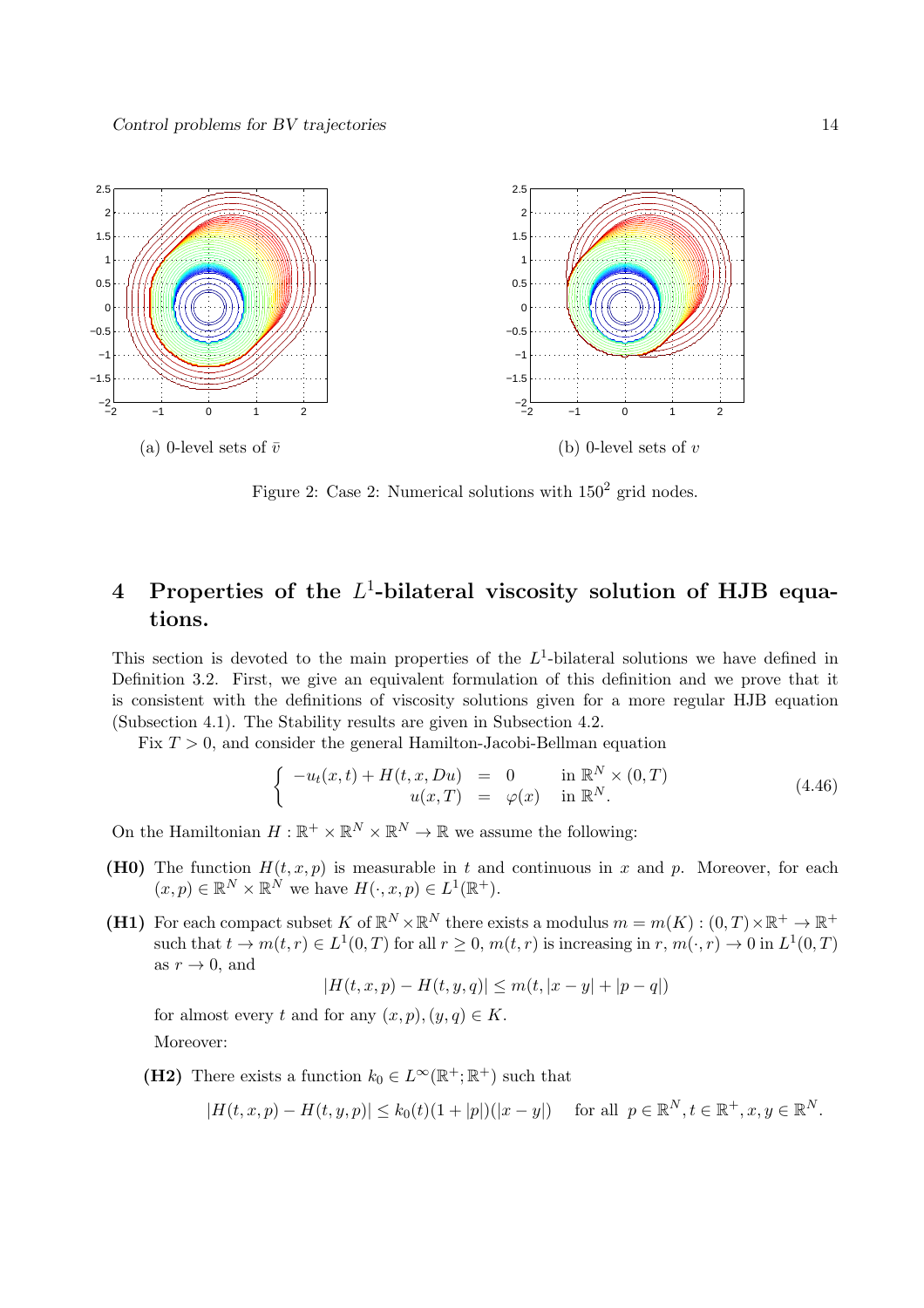(H3) For each  $(t, x)$  the function  $H(t, x, \cdot)$  is convex and there exists a constant  $L > 0$  such that

$$
|H(t, x, p) - H(t, x, q)| \le L|p - q| \quad \text{ for all } \quad p, q \in \mathbb{R}^N, t \in \mathbb{R}^+, x \in \mathbb{R}^N.
$$

On the final data we suppose:

(Hid) The function  $\varphi : \mathbb{R}^N \to \mathbb{R}$  is lower semi continuous and bounded.

Remark 4.1. *It is easy to check that if the dynamics* F *fulfils assumptions* (HF1)*-*(HF3)*, then the Hamiltonian defined in* (3.28) *satisfies assumptions* (H0)*-*(H3)*.*

In order to give an equivalent formulation of the definition of  $L^1$ -bilateral viscosity solution we need to introduce the following sets of functions. Fix  $(x_0, t_0)$  and a function  $\phi \in C^1(\mathbb{R}^N \times \mathbb{R}^+)$  we set

$$
\mathcal{H}^-(t_0, x_0, D\phi(x_0, t_0)) :=
$$
\n
$$
= \{ G(t, x, p) \in C(\mathbb{R}^+ \times \mathbb{R}^N \times \mathbb{R}^N), \text{ convex in } p, b(t) \in L^1(\mathbb{R}^+)
$$
\n
$$
\text{such that } G(t, x, p) + b(t) \le H(t, x, p)
$$
\n
$$
\text{for all } x \in B_\delta(x_0), p \in B_\delta(D\phi(x_0, t_0)), \text{ a. e. } t \in B_\delta(t_0) \text{ and some } \delta > 0 \}
$$

$$
\mathcal{H}^+(t_0, x_0, D\phi(x_0, t_0)) :=
$$
  
=  $\{G(t, x, p) \in C(\mathbb{R}^+ \times \mathbb{R}^N \times \mathbb{R}^N), \text{ convex in } p, b(t) \in L^1(\mathbb{R}^+)$   
such that  $G(t, x, p) + b(t) \ge H(t, x, p)$   
for all  $x \in B_\delta(x_0), p \in B_\delta(D\phi(x_0, t_0)), \text{ a. e. } t \in B_\delta(t_0) \text{ and some } \delta > 0\}$ 

## Definition 4.2.  $L^1$ -bilateral viscosity solution (L1Bvs) II

Let  $u : \mathbb{R}^N \times \mathbb{R}^+ \to \mathbb{R}$  *be a bounded lower semi-continuous function. We say that* u *is a*  $L^1$ -bilateral viscosity solution (L1Bvs) *of* (4.46) *if:*

*1. for any*  $(x_0, t_0)$ ,  $\phi \in C^1(\mathbb{R}^N \times \mathbb{R}^+)$ ,  $(G, b) \in \mathcal{H}^-(t_0, x_0, D\phi(x_0, t_0))$  *such that*  $(x_0, t_0)$  *is a local minimum point for*  $u(x,t) - \int_0^t b(s)ds - \phi(x,t)$  *we have* 

$$
-\phi_t(x_0, t_0) + G(t_0, x_0, D\phi(x_0, t_0)) \le 0,
$$
\n(4.47)

2. for any  $(x_0, t_0)$ ,  $\phi \in C^1(\mathbb{R}^N \times \mathbb{R}^+)$ ,  $(G, b) \in \mathcal{H}^+(t_0, x_0, D\phi(x_0, t_0))$  *such that*  $(x_0, t_0)$  *is a local minimum point for*  $u(x,t) - \int_0^t b(s)ds - \phi(x,t)$  *we have* 

$$
-\phi_t(x_0, t_0) + G(t_0, x_0, D\phi(x_0, t_0)) \ge 0.
$$
\n(4.48)

*Moreover, the final condition is satisfied in the following sense:*

$$
\varphi(x) = \inf \left\{ \liminf_{n \to \infty} u(x_n, t_n) : x_n \to x, t_n \uparrow T \right\}.
$$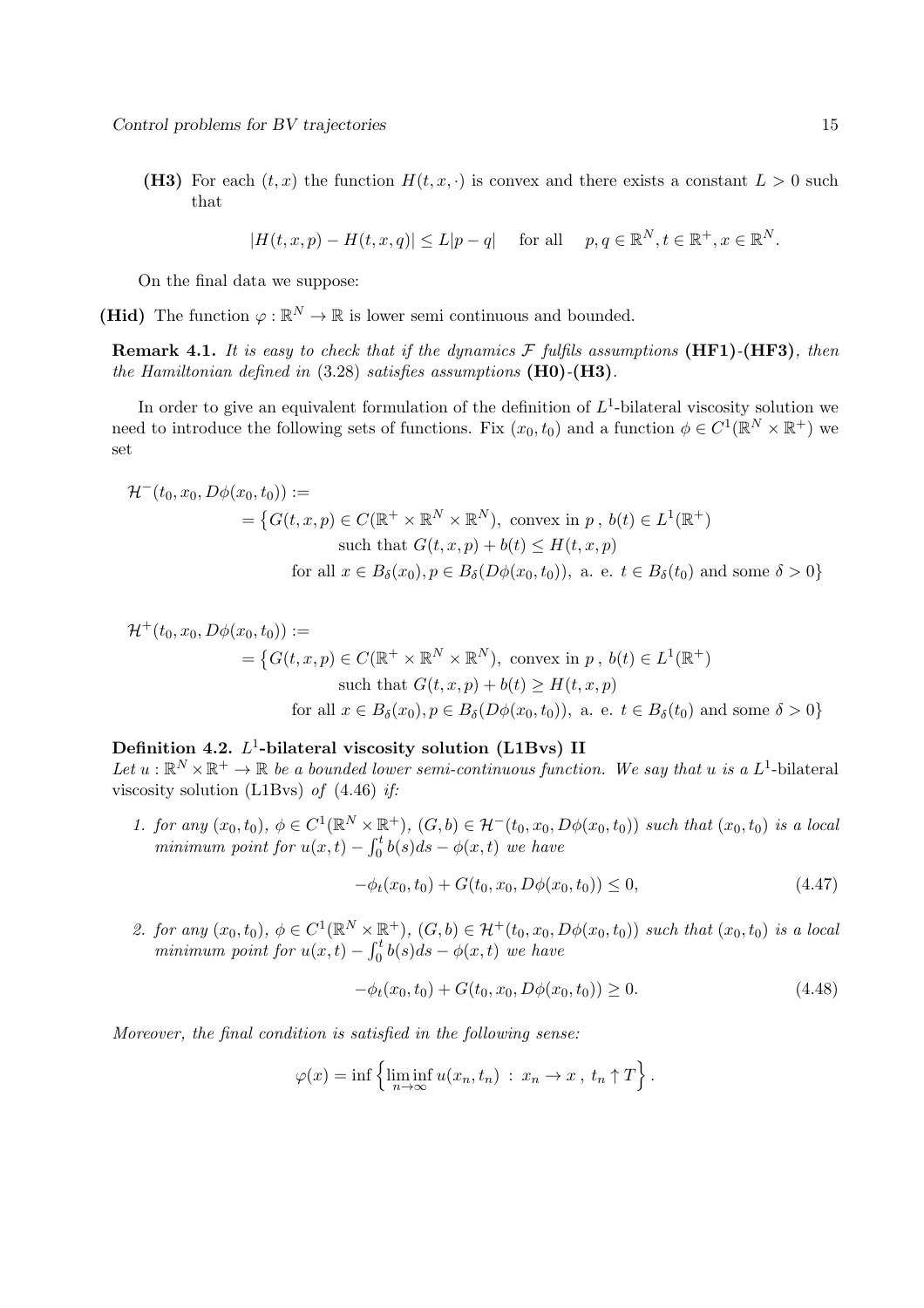Remark 4.3. *Note that in fact, there are many more formulations. We can take the test function*  $\phi(x,t) \in C^1(\mathbb{R}^N \times (0,T))$ , (i.e.  $C^1$ -depending also on t in Definition 3.2) and  $\phi \in C^1(\mathbb{R}^N)$ , (i.e. *depending only on the* x*-variable) in Definition 4.2.*

We can replace  $\phi \in C^1(\mathbb{R}^N)$  by  $\phi \in C^2(\mathbb{R}^N)$ , ...,  $C^{\infty}(\mathbb{R}^N)$ . Moreover, by classical arguments *in the theory of viscosity solutions, we may replace the local minimum by global, or local strict or global strict.*

Proposition 4.4. *Assume* (H0) *and* (H1)*. Then, Definition 3.2 and Definition 4.2 are equivalent.*

**Proof.** We first remark that for any  $b \in L^1(0,T)$ ,  $\phi \in C^1(\mathbb{R}^N)$  and  $(x_0, t_0)$  local minimum point for  $u(x,t) - \int_0^t b(s)ds - \phi(x)$  we have

$$
\lim_{\delta \to 0^+} \text{ess sup}_{|t-t_0| \le \delta} \sup_{x \in B_{\delta}(x_0), \, p \in B_{\delta}(D\phi(x_0))} \{ H(t, x, p) - b(t) \} = \inf_{(G, b) \in \mathcal{H}^+(t_0, x_0, D\phi(x_0))} G(t_0, x_0, D\phi(x_0))
$$

and

$$
\lim_{\delta \to 0^+} \text{ess inf}_{|t-t_0| \leq \delta} \inf_{x \in B_{\delta}(x_0), \, p \in B_{\delta}(D\phi(x_0))} \{H(t, x, p) - b(t)\} = \n\lim_{\substack{(G, b) \in \mathcal{H}^-(t_0, x_0, D\phi(x_0))}} G(t_0, x_0, D\phi(x_0)).
$$

The equivalence of the two definitions follows then by observing that in Definition 4.2 we can consider test functions  $\phi$  depending only on the x-variable. (See also Remark 4.3.)

 $\Box$ 

#### 4.1 Consistency

We prove now that our definition is consistent with the definitions of viscosity solutions given for a more regular HJB equation. In particular we consider the case of a time-continuous Hamiltonian and/or a continuous initial data. For the sake of completeness let us recall here the definition of viscosity solution in those cases.

Definition 4.5 (bilateral viscosity solution (Bvs), See [6]). *Assume that* H *is continuous w.r. to the time variable.* Let  $u \in LSC(\mathbb{R}^N \times (0,T))$  *be a bounded function. We say that* u *is a* bilateral viscosity solution (Bvs) *of* (4.46) *if:*

*for any*  $\phi \in C^1(\mathbb{R}^N \times (0,T))$  *and*  $(x_0, t_0)$  *local minimum point of*  $u(x,t) - \phi(x,t)$  *we have* 

$$
-\phi_t(x_0, t_0) + H(t_0, x_0, D\phi(x_0, t_0)) = 0.
$$

*Moreover, the final condition is satisfied in the following sense:*

$$
\varphi(x) = \inf \left\{ \liminf_{n \to \infty} u(x_n, t_n) : x_n \to x, t_n \uparrow T \right\}
$$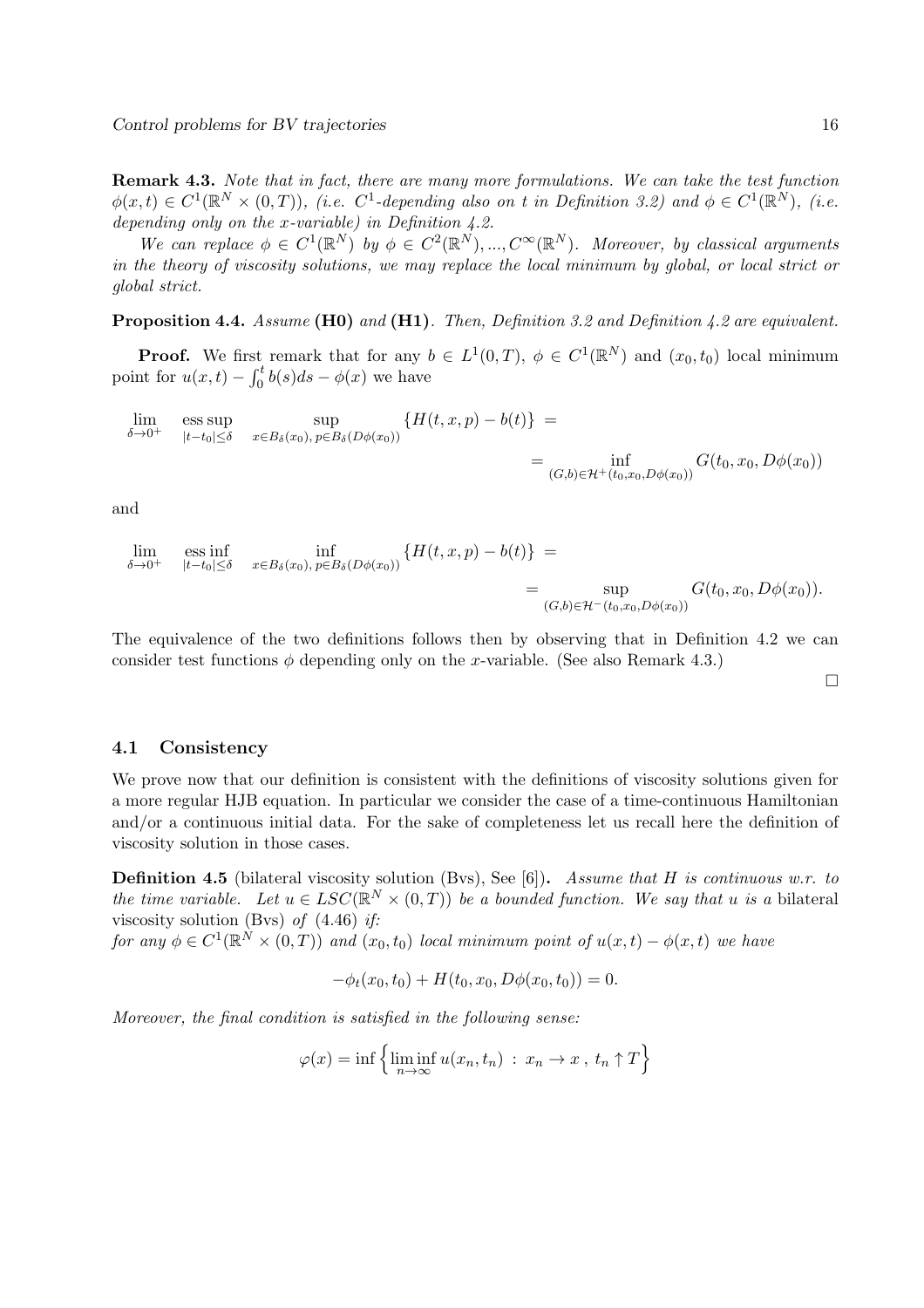**Definition 4.6** ( $L^1$ -viscosity solution (L1vs), [20, 21]). Assume that the final condition  $\varphi$  is a *continuous function on*  $\mathbb{R}^N$ *.* 

We say that  $u \in LSC(\mathbb{R}^N \times (0,T))$  is a L<sup>1</sup>-viscosity supersolution (L1vsp) of (4.46) *if: for any*  $b \in L^1(0,T)$ ,  $\phi \in C^1(\mathbb{R}^N)$  and  $(x_0,t_0)$  *local minimum point of*  $u(x,t) - \int_0^t b(s)ds - \phi(x)$  *we have* 

> lim  $\delta \rightarrow 0^+$ ess sup  $|t-t_0|\leq \delta$ sup  $x \in B_\delta(x_0), p \in B_\delta(D\phi(x_0))$  ${H(t, x, p) - b(t)} \geq 0.$

We say that  $u \in USC(\mathbb{R}^N \times (0,T))$  is a L<sup>1</sup>-viscosity subsolution (L1vsb) of (4.46) if: for any  $b \in L^1(0,T)$ ,  $\phi \in C^1(\mathbb{R}^N)$  and  $(x_0, t_0)$  *local maximum point of*  $u(x,t) - \int_0^t b(s)ds - \phi(x)$  *we have* 

$$
\lim_{\delta \to 0^+} \quad \underset{|t-t_0| \leq \delta}{\text{ess inf}} \quad \inf_{x \in B_{\delta}(x_0), \, p \in B_{\delta}(D\phi(x_0))} \left\{ H(t, x, p) - b(t) \right\} \leq 0.
$$

We say that  $u \in C(\mathbb{R}^N \times (0,T))$  is a L<sup>1</sup>-viscosity solution (L1vs) if it is both a L<sup>1</sup>-viscosity *subsolution and a* L 1 *-viscosity supersolution and the final condition is satisfied pointwise:*

$$
u(x,T) = \varphi(x) \ \text{in } \mathbb{R}^N.
$$

Theorem 4.7. (Consistency). *Assume* (H0)*-*(H3) *and* (Hid)*.*

(a) If the final condition  $\varphi$  is a continuous function, then

 $u$  *is a*  $L^1$ -bilateral viscosity solution  $\iff u$  *is a*  $L^1$ -viscosity solution.

(b) *If the Hamiltonian* H *is continuous also in the* t*-variable, then*

 $u$  *is a*  $L^1$ -bilateral viscosity solution  $\iff$  u *is a bilateral viscosity solution*.

### Proof of (a).

The key tool to prove this equivalence is a Lemma introduced in the [6] to prove the equivalence between a Bvs and a Cvs. For the sake of completeness we recall here this result.

**Lemma 4.8.** [6, Theorem 1.1] Let W be a continuous function on  $[0, \infty) \times \mathbb{R}^n$  such that W has a *zero maximum (minimum) at*  $(\tau, \xi)$ *. Let*  $\varepsilon > 0$ *. Then there is a smooth function*  $\psi$ *, a finite set of numbers*  $\alpha_k \geq 0$  *summing to one, and a finite collection of points*  $(t_k, x_k)$  *such that* 

- *1.*  $W \psi$  has a zero minimum (maximum) at  $(t_k, x_k)$ ;
- 2.  $(t_k, x_k) \in B_{o_{\varepsilon}(1)\sqrt{\varepsilon}}(s, y)$  for some  $(s, y) \in B_{o_{\varepsilon}(1)}(\tau, \xi)$ ;

3. 
$$
|D_{t,x}\psi(t_k,x_k)| = \frac{o_{\varepsilon}(1)}{\sqrt{\varepsilon}};
$$

 $4. \sum_{k} \alpha_k D_{t,x} \psi(t_k, x_k) = 0.$ 

*Proof of u is a L1vs*  $\Rightarrow$  *u is a L1Bvs.* 

Following Definition 3.2 we have to show that fix  $b \in L^1(0,T)$ ,  $\phi \in C^1(\mathbb{R}^N)$  and  $(x_0, t_0)$  local minimum point for  $u(x,t) - \int_0^t b(s)ds - \phi(x)$  we have

$$
\lim_{\delta \to 0^+} \quad \underset{|t-t_0| \le \delta}{\text{ess sup}} \quad \underset{x \in B_{\delta}(x_0), \, p \in B_{\delta}(D\phi(x_0))}{\text{sup}} \left\{ H(t, x, p) - b(t) \right\} \ge 0 \tag{4.49}
$$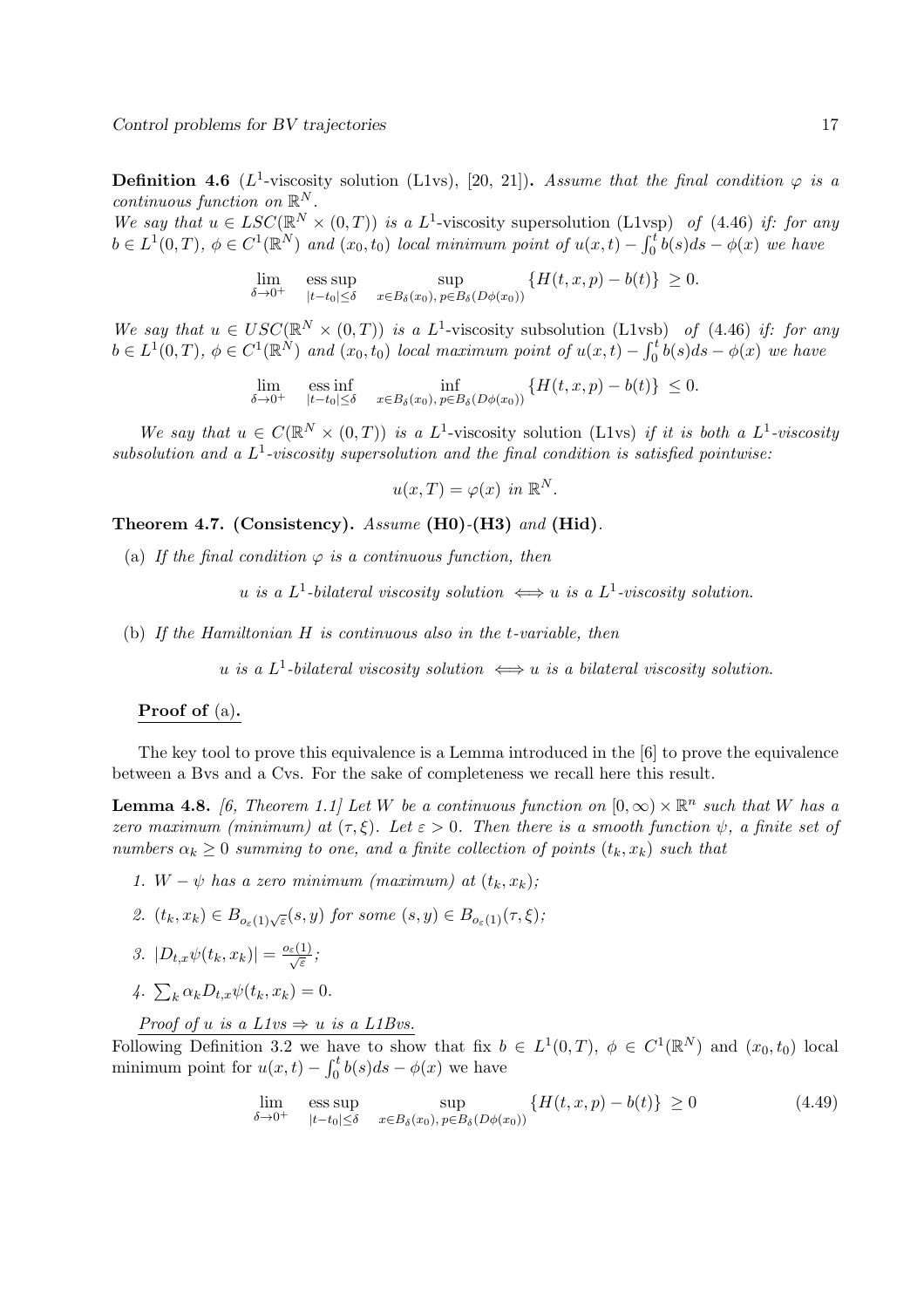and

$$
\lim_{\delta \to 0^+} \quad \underset{|t - t_0| \le \delta}{\text{ess inf}} \quad \inf_{x \in B_{\delta}(x_0), \, p \in B_{\delta}(D\phi(x_0))} \{ H(t, x, p) - b(t) \} \le 0. \tag{4.50}
$$

Since u is a L1vs, in particular is a  $L^1$ -viscosity supersolution therefore inequality (4.49) is satisfied. To prove (4.50), for each  $\delta > 0$  we apply Lemma 4.8 above choosing  $\varepsilon$  small enough the ensure the existence of an  $\eta > 0$  such that  $\frac{o_{\varepsilon}(1)}{\sqrt{\varepsilon}} + o_{\varepsilon}(1) + \eta \leq \delta$  and  $o_{\varepsilon}(1)\sqrt{\varepsilon} + o_{\varepsilon}(1) + \eta \leq \delta$  (and with  $W(t, x) = u(x, t) + \int_0^t b(s)ds - \phi(x, t).$ 

Therefore, there exists a smooth function  $\psi$  and a finite set of points  $(x_k, t_k)$  such that  $u - \int_0^t b - (\phi + \psi)$  has a zero maximum at  $(x_k, t_k)$  and for each k  $\int_0^b b - (\phi + \psi)$  has a zero maximum at  $(x_k, t_k)$  and for each k

$$
B_{\eta}(x_k, t_k) \subset B_{\delta}(t_0, x_0), \quad B_{\eta}(D\phi(x_k) + D\psi(x_k, t_k)) \subset B_{\delta}(D\phi(x_0)). \tag{4.51}
$$

Thus

ess inf 
$$
\inf_{|t-t_0| \le \delta}
$$
 inf  $\inf_{x \in B_{\delta}(x_0), p \in B_{\delta}(D\phi(x_0))} \{H(t, x, p) - b(t)\} \le \text{ess inf } \inf_{|t-t_k| \le \eta} \inf_{x \in B_{\eta}(x_k), p \in B_{\eta}(D\phi(x_k) + D\psi(x_k, t_k))} \{H(t, x, p) - b(t)\}.$  (4.52)

Since u is a L1vs, in particular is a  $L^1$ -viscosity subsolution therefore in each point  $(t_k, x_k)$  we have

$$
\lim_{\eta \to 0^+} \operatorname{ess\,inf}_{|t-t_k| \leq \eta} \quad \inf_{x \in B_{\eta}(x_k), \, p \in B_{\eta}(D\phi(x_k) + D\psi(x_k, t_k))} \{H(t, x, p) - b(t)\} \leq 0.
$$

Letting  $\delta$  going to  $0^+$  ( $\Rightarrow \eta \rightarrow 0^+$ ) in (4.52) we obtain (4.50) and conclude the proof.

## *Proof of u is a L1Bvs*  $\Rightarrow$  *u is a L1vs.*

We first remark that, by Definition 3.2 if u is a L1Bvs, is in particular a  $L^1$ -viscosity supersolution. Therefore, to prove that u is a  $L^1$ -viscosity subsolution fix  $b \in L^1(0,T)$ ,  $\phi \in C^1(\mathbb{R}^N)$  and  $(x_0, t_0)$ local maximum point of  $u(x,t) - \int_0^t b(s)ds - \phi(x)$  our thesis is

$$
\lim_{\delta \to 0^+} \quad \underset{|t-t_0| \le \delta}{\text{ess inf}} \quad \inf_{x \in B_{\delta}(x_0), \, p \in B_{\delta}(D\phi(x_0))} \left\{ H(t, x, p) - b(t) \right\} \le 0. \tag{4.53}
$$

As above, for each  $\delta > 0$  we apply Lemma 4.8 choosing  $\varepsilon$  small enough the ensure the existence of an  $\eta > 0$  such that  $\frac{\sigma_{\varepsilon}(1)}{\sqrt{\varepsilon}} + o_{\varepsilon}(1) + \eta \leq \delta$  and  $o_{\varepsilon}(1)\sqrt{\varepsilon} + o_{\varepsilon}(1) + \eta \leq \delta$ , and with  $W(t, x) =$  $u(x,t) + \int_0^t b(s)ds - \phi(x,t)$ . Therefore, there exists a smooth function  $\psi$  and a finite set of points  $(x_k, t_k)$  such that  $u - \int_0^t b - (\phi + \psi)$  has a zero minimum at  $(x_k, t_k)$  and for each k

$$
B_{\eta}(x_k, t_k) \subset B_{\delta}(t_0, x_0), \quad B_{\eta}(D\phi(x_k) + D\psi(x_k, t_k)) \subset B_{\delta}(D\phi(x_0)). \tag{4.54}
$$

Thus,

$$
\begin{aligned}\n\underset{|t-t_0| \leq \delta}{\text{ess inf}} \quad & \inf_{x \in B_{\delta}(x_0), \, p \in B_{\delta}(D\phi(x_0))} \{ H(t, x, p) - b(t) \} \leq \\
& \leq \underset{|t-t_k| \leq \eta}{\text{ess inf}} \quad & \inf_{x \in B_{\eta}(x_k), \, p \in B_{\eta}(D\phi(x_k) + D\psi(x_k, t_k))} \{ H(t, x, p) - b(t) \} \,. \tag{4.55}\n\end{aligned}
$$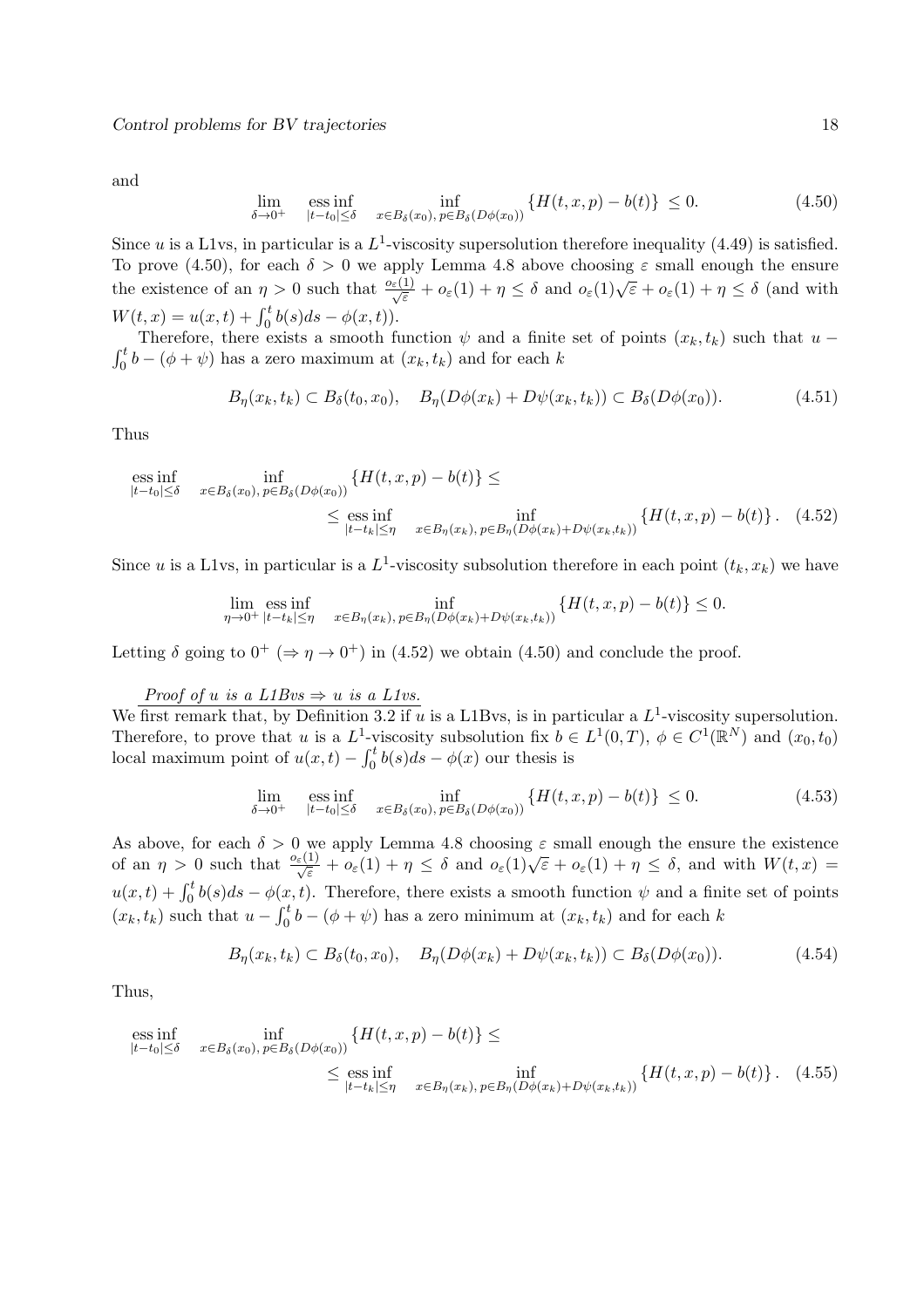Since u is a L1Bvs we have  $(3.30)$  at each point  $(t_k, x_k)$ , i.e.

$$
\lim_{\eta \to 0^+} \operatorname{ess\,inf}_{|t - t_k| \le \eta} \inf_{x \in B_{\eta}(x_k), \, p \in B_{\eta}(D\phi(x_k) + D\psi(x_k, t_k))} \{H(t, x, p) - b(t)\} \le 0.
$$

Letting  $\delta$  going to  $0^+$  ( $\Rightarrow \eta \rightarrow 0^+$ ) in (4.55) we obtain (4.53) and conclude the proof.

Proof of (b).

*Proof of u is a L1Bvs*  $\Rightarrow$  *u is a Bvs.* 

Thanks to the continuity of H for any  $\phi \in C^1(\mathbb{R}^N \times \mathbb{R}^+)$  and  $(x_0, t_0)$  local minimum point of  $u(x,t) - \phi(x,t)$  we can choose  $G = H$  and  $b \equiv 0$  in Definition 4.2. Since the couple  $(H, 0)$  is in both  $\mathcal{H}^-(t_0, x_0, D\phi(x_0, t_0))$  and  $\mathcal{H}^+(t_0, x_0, D\phi(x_0, t_0))$  the two inequalities (4.48) and (4.47) are fulfilled. Therefore

 $-\phi_t(x_0, t_0) + H(t_0, x_0, D\phi(x_0, t_0)) = 0$ 

and the thesis follows.

*Proof of u is a Bvs*  $\Rightarrow$  *u is a L1Bvs.* 

Fix  $b \in L^1(0,T)$ ,  $\phi \in C^1(\mathbb{R}^N)$  and  $(x_0,t_0)$  local minimum point of  $u(x,t) - \int_0^t b(s)ds - \phi(x)$ . By standard mollification's arguments we can approximate b in  $L^1(0,T)$  by a sequence  $(b_{\varepsilon})_{\varepsilon>0}$  $C^{\infty}((0,T))$  and we have the existence of a sequence of points  $(x_{\varepsilon}, t_{\varepsilon})$  such that as  $\varepsilon \to 0$ ,  $(x_{\varepsilon}, t_{\varepsilon}) \to$  $(x_0, t_0)$  and fix  $\varepsilon$ ,  $(x_{\varepsilon}, t_{\varepsilon})$  is a local minimum point for  $u(x,t) + \int_0^t b_{\varepsilon}(s)ds - \phi(x)$ . Since u is a Bvs we have

$$
-b_{\varepsilon}(t_{\varepsilon})+H(t_{\varepsilon},x_{\varepsilon},D\phi(x_{\varepsilon}))=0.
$$

Note that for each  $\delta > 0$  fixed we can find an  $\varepsilon$  small enough to have

ess inf<sub>$$
|t-t_0| \leq \delta
$$</sub>  $\inf_{x \in B_{\delta}(x_0), p \in B_{\delta}(D\phi(x_0))}$   $\{H(t, x, p) - b(t)\} \leq -b_{\varepsilon}(t_{\varepsilon}) + H(t_{\varepsilon}, x_{\varepsilon}, D\phi(x_{\varepsilon})) = 0$ 

and

$$
0 = -b_{\varepsilon}(t_{\varepsilon}) + H(t_{\varepsilon}, x_{\varepsilon}, D\phi(x_{\varepsilon})) \le \underset{|t-t_0| \le \delta}{\text{ess sup}} \quad \underset{x \in B_{\delta}(x_0), \, p \in B_{\delta}(D\phi(x_0))}{\text{sup}} \left\{H(t, x, p) - b(t)\right\}.
$$

Therefore, letting  $\delta \to 0$ , we respectively obtain (3.30) and (3.29) and this ends the proof.

4.2 Stability

We will prove here the stability with respect to the final datum and the one with respect to the Hamiltonian. The latest will be proved under a very weak convergence in time that as been proved for  $L^1$ -viscosity solution by Barles in [3]. (Our proof is indeed an adaptation to L1Bvs of the proof of [3, Theorem 1.1]). Note that in this proof we only need assumptions  $(H0)-(H1)$  on the Hamiltonian.

**Theorem 4.9. Stability w.r.to**  $H$ . For each  $n \in \mathbb{N}$  let  $u_n$  be a  $L^1$ -bilateral viscosity solution of

$$
\begin{cases}\n-u_t(x,t) + H_n(t,x,Du) = 0 & \text{in } \mathbb{R}^N \times (0,T) \\
u(x,T) = \varphi(x) & \text{in } \mathbb{R}^N.\n\end{cases}
$$
\n(4.56)

*We assume that:*

 $\Box$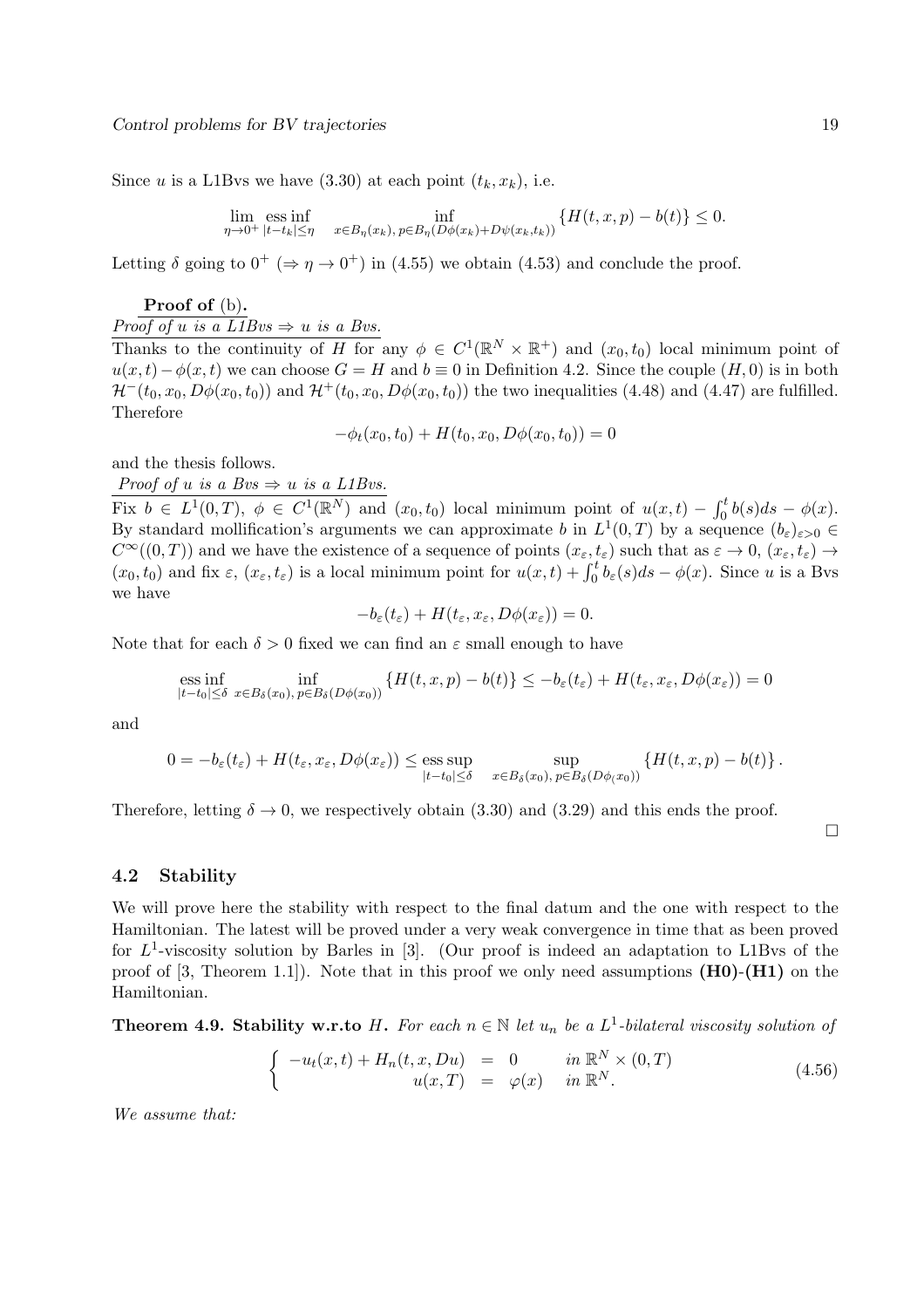- i) *For each*  $n \in \mathbb{N}$  *the Hamiltonian*  $H_n$  *fulfils hypotheses* (H0)-(H1) *for some modulus*  $m_n =$  $m_n(K)$  *such that*  $\| m_n(\cdot, r) \|_{L^1(0,T)} \to 0$  *as*  $r \to 0$  *uniformly with respect to n, for any compact subset* K*.*
- ii) *There exists a function* H *fulfilling hypotheses* (H0)<sup>-</sup>(H1) *such that, for any*  $(x, p) \in \mathbb{R}^N \times$  $\mathbb{R}^N,$

$$
\lim_{n \to \infty} \int_0^t H_n(s, x, p) ds \to \int_0^t H(s, x, p) ds
$$
 locally uniformly in  $(0, T)$ .

iii) *The final condition*  $\varphi$  *fulfils* (**Hid**),

*Then the function*

$$
u(x,t) := \inf_{(x_n,t_n)\to(x,t)} \liminf_{n\to\infty} u_n(x_n,t_n),
$$

*is a* L 1 *-bilateral viscosity solution of*

$$
\begin{cases}\n-u_t(x,t) + H(t,x,Du) = 0 & \text{in } \mathbb{R}^N \times (0,T) \\
u(x,T) = \varphi(x) & \text{in } \mathbb{R}^N.\n\end{cases}
$$
\n(4.57)

Proof. Following Definition 4.2 we have to prove that

1. for any  $(x_0, t_0), \phi \in C^1(\mathbb{R}^N \times \mathbb{R}^+), (G, b) \in \mathcal{H}^-(t_0, x_0, D\phi(x_0, t_0))$  such that  $(x_0, t_0)$  is a local minimum point for  $u(x,t) - \int_0^t b(s)ds - \phi(x,t)$  we have

$$
-\phi_t(x_0, t_0) + G(t_0, x_0, D\phi(x_0, t_0)) \le 0,
$$
\n(4.58)

2. for any  $(x_0, t_0), \, \phi \in C^1(\mathbb{R}^N \times \mathbb{R}^+), (G, b) \in \mathcal{H}^+(t_0, x_0, D\phi(x_0, t_0))$  such that  $(x_0, t_0)$  is a local minimum point for  $u(x,t) - \int_0^t b(s)ds - \phi(x,t)$  we have

$$
-\phi_t(x_0, t_0) + G(t_0, x_0, D\phi(x_0, t_0)) \ge 0.
$$
\n(4.59)

In order to prove 1, let us fix a  $(x_0, t_0)$ ,  $\phi \in C^1(\mathbb{R}^N \times \mathbb{R}^+)$ ,  $(G, b) \in \mathcal{H}^-(t_0, x_0, D\phi(x_0, t_0))$  such that  $(x_0, t_0)$  is a *strict* local minimum point for  $u(x,t) - \int_0^t b(s)ds - \phi(x,t)$ .

Fix now a small  $\delta > 0$ , we consider a large compact subset K of  $\mathbb{R}^N \times \mathbb{R}^N$  and the functions  $m, m_n$  given by assumptions  $I$ ,  $II$ ). We construct a new sequence  $(u_n^{\delta})_n$  defined by

$$
u_n^{\delta}(x,t) := u_n(x,t) + \int_0^t [m_n(s,\delta) + m(s,\delta)] ds.
$$

Note that for each  $n, \delta$  the function  $u_n^{\delta}$  is a L1Bvs of

$$
-w_t + H_n(t, x, Dw) - m_n(t, \delta) - m(t, \delta) = 0.
$$
\n(4.60)

Moreover, if we set  $u^{\delta}(x,t) := \inf_{(x_n,t_n)\to(x,t)} \liminf_{n\to\infty} u_n^{\delta}(x_n,t_n)$ , by the properties of  $m,m_n$  we have  $u \le u^{\delta} \le u + O_{\delta}(1)$ . Therefore, by classical results, since  $(x_0, t_0)$  is a *strict* local minimum point of  $u(x,t) - \int_0^t b(s)ds - \phi(x,t)$ , for  $\delta$  small enough there exists a local minimum point of  $u^{\delta}(x,t) - \int_0^t b(s)ds - \phi(x,t)$ , that we will denote  $(x_{\delta}, t_{\delta})$ . Note that  $(x_{\delta}, t_{\delta}) \to (x_0, t_0)$  as  $\delta \to 0$ . We set now

$$
\psi_n(s) := H_n(s, x_\delta, D\phi(x_\delta, t_\delta)) - H(s, x_\delta, D\phi(x_\delta, t_\delta)).
$$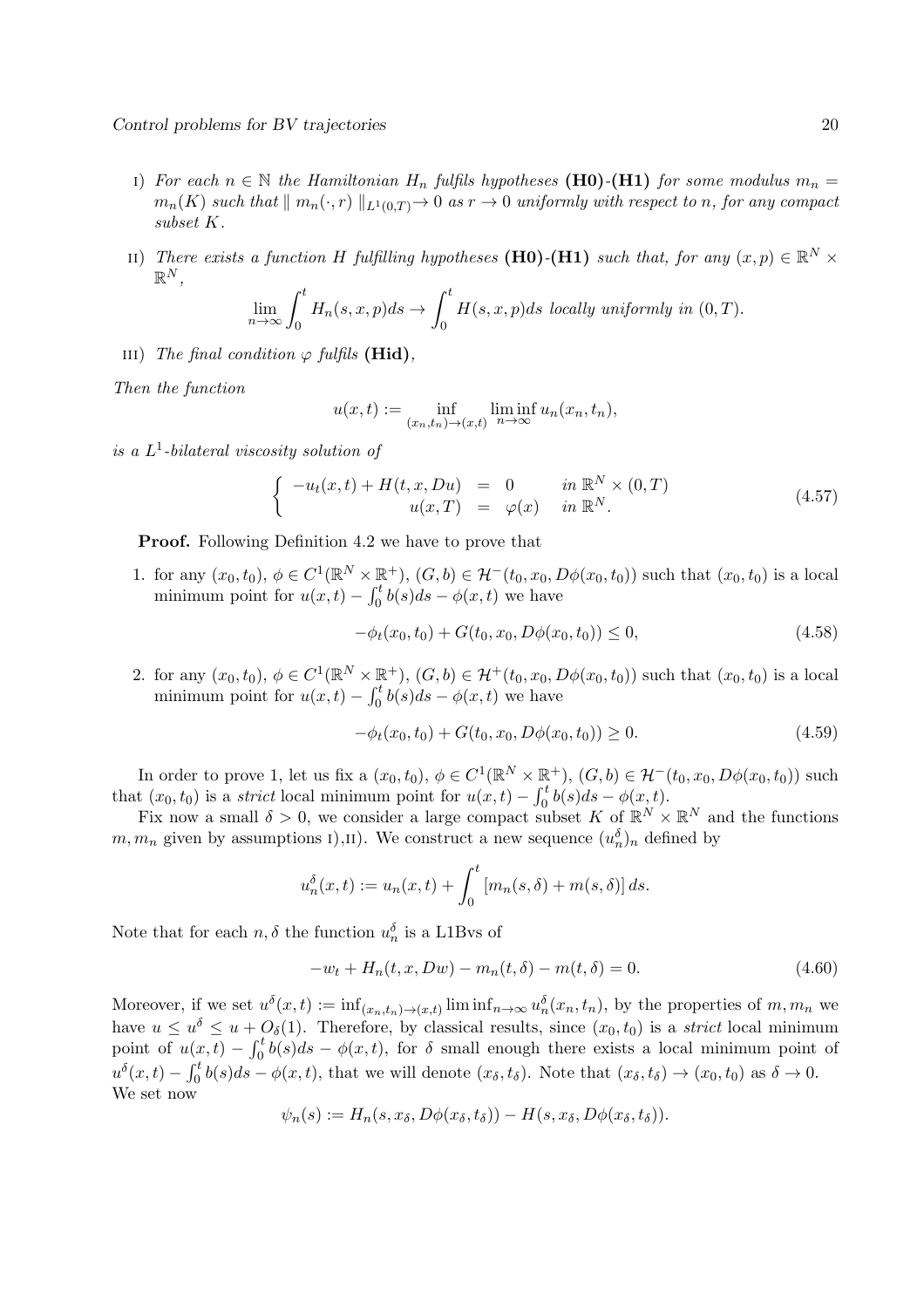Our aim is to use the fact that the function  $u_n^{\delta}$  is a L1Bvs of (4.60) by testing with the function  $\phi(x,t)+\int_0^t b-\int_0^t \psi_n$ . To do this we first observe that the convergence assumption ii) implies  $\int_0^t \psi_n \to$ 0 locally uniformly in  $(0, T)$  therefore, for each  $(x_\delta, t_\delta)$  local minimum point of  $u^\delta(x, t) - \int_0^t b(s)ds$  $\phi(x,t)$ , there exists a a sequence  $(x_\delta^n, t_\delta^n) \to (x_\delta, t_\delta)$  as  $n \to \infty$  of local minimum points of  $u_n^{\delta}(x,t)$  –  $\phi(x,t) - \int_0^t b(s)ds + \int_0^t \psi_n(s)ds.$  (Recall that  $u^{\delta}(x,t) := \inf_{(x_n,t_n) \to (x,t)} \liminf_{n \to \infty} u^{\delta}_n(x_n,t_n)$ ).

Let  $(G, b) \in \mathcal{H}^-(t_0, x_0, D\phi(x_0, t_0))$  we state now that there exists a n big enough and a  $\delta$  small enough such that we can find a  $\eta > 0$  for which

$$
\psi_n(t) + G(t, x, p) + b(t) \ge H_n(t, x, p) - m_n(t, \delta) - m(t, \delta)
$$
  

$$
\forall t \in B_\eta(t_\delta^n), x \in B_\eta(x_\delta^n), p \in B_\eta(D\phi(x_\delta^n, t_\delta^n)).
$$
 (4.61)

Indeed, since  $(G, b) \in \mathcal{H}^-(t_0, x_0, D\phi(x_0, t_0))$  there exists a  $\beta$  such that

$$
\psi_n(t) + G(t, x, p) + b(t) \ge H_n(t, x, p) - m_n(t, \delta) - m(t, \delta)
$$
  

$$
\forall t \in B_{\beta}(t_0), x \in B_{\beta}(x_0), p \in B_{\beta}(D\phi(x_0, t_0))
$$

(where we used also the definition of  $m, m_n$ .) Thus (4.61) follows from  $(x_\delta^n, t_\delta^n) \to (x_\delta, t_\delta)$  as  $n \to \infty$ ,  $(x_\delta, t_\delta) \to (x_0, t_0)$  as  $\delta \to 0$  and the regularity of  $\phi$ .

By definition of L1Bvs, condition (4.61) and the fact that  $(x_\delta^n, t_\delta^n)$  is a local minimum point of  $u_n^{\delta}(x,t) - \phi(x,t) - \int_0^t b(s)ds + \int_0^t \psi_n(s)ds$  imply that

$$
-\phi_t(x_\delta^n, t_\delta^n) + G(x_\delta^n, t_\delta^n, D\phi(x_\delta^n, t_\delta^n)) \leq 0.
$$

Therefore letting  $n \to \infty$  and  $\delta \to 0$  by the continuity of G we obtain (4.58) and conclude the proof of 1.

Point 2 can be proved with the same argument by remarking that the functions

$$
u_n^{\delta}(x,t) := u_n(x,t) - \int_0^t [m_n(s,\delta) + m(s,\delta)] ds.
$$

are L1Bvs of

$$
-w_t + H_n(t, x, Dw) + m_n(t, \delta) + m(t, \delta) = 0.
$$

Theorem 4.10. (Stability w.r.to  $\varphi$ .) *For each*  $n \in \mathbb{N}$  *let*  $u_n$  *be a*  $L^1$ -bilateral viscosity solution *of equation* (4.46) *with final condition*

$$
u(x,T) = \varphi_n(x) \quad in \, \mathbb{R}^N.
$$

*Assume that, for each*  $n \in \mathbb{N}$ , the function  $\varphi_n \in C(\mathbb{R}^N)$  and is bounded, moreover the sequence  $(\varphi_n)_{n\in\mathbb{N}}$  *is monotone increasing and* 

$$
\lim_{n \to \infty} \varphi_n(x) = \varphi(x) \quad \forall x \in \mathbb{R}^N.
$$

*Then, the function*

$$
u(x,t) := \lim_{n \to \infty} u_n(x,t),
$$

*is a* L 1 *-bilateral viscosity solution of equation* (4.46) *with final condition*

$$
u(x,T) = \varphi(x) \qquad in \ \mathbb{R}^N.
$$

 $\Box$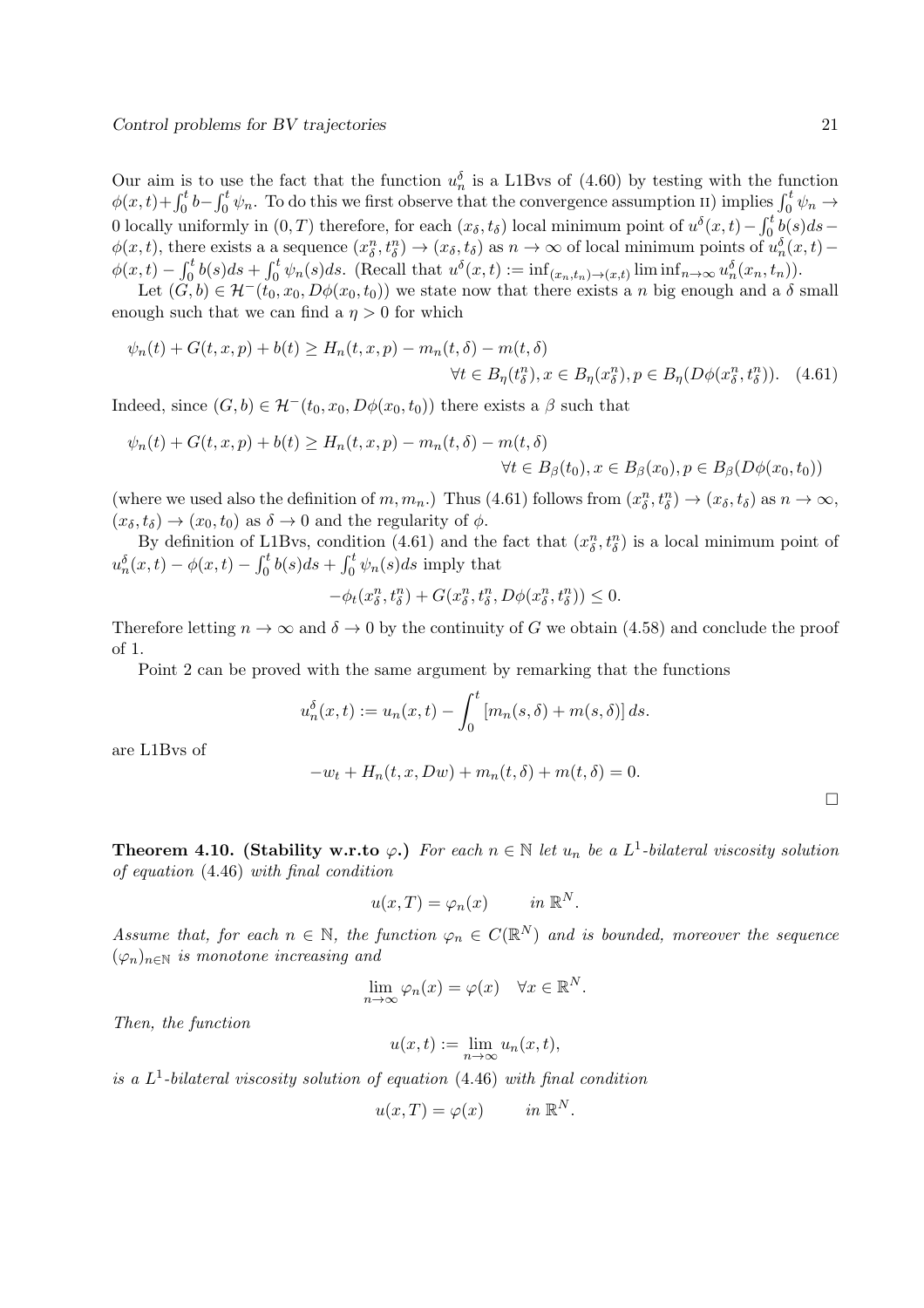Control problems for BV trajectories 22

**Proof.** By definition of L1Bvs our we have to prove that  $\forall x \in \mathbb{R}^N$ ,

$$
\varphi(x) = \inf_{(x_n, t_n) \to (x,T)} \liminf_{n \to \infty} u(x_n, t_n).
$$

Note that, since  $\varphi_n \in C(\mathbb{R}^N)$ ,  $u_n$  is continuous in  $\mathbb{R}^N \times [0,T]$  (see [20, Corollary 1.10]). Therefore, for each sequence  $(x_n, t_n) \to (x, T)$ , we have

$$
\varphi(x) = \lim_{n \to \infty} \varphi_n(x) = \lim_{n \to \infty} u_n(x, T) = \lim_{n \to \infty} \lim_{n \to \infty} u_n(x_n, t_n) = \lim_{n \to \infty} u(x_n, t_n)
$$

and the proof is completed.

#### 4.3 Uniqueness

We finally prove the uniqueness result.

Theorem 4.11. *Assume* (H0)*-*(H3) *and* (Hid)*. Then there exists at most one* L 1 *-bilateral viscosity solution of* (4.46)*.*

Proof. This proof will follow the idea of G.Barles of using the inf-convolution in the proof of uniqueness for bilateral viscosity solution [2, Theorem 5.14].

Suppose that there exist v and u two  $L^1$ -bilateral viscosity solution of (4.46). Since v is in particular a  $L^1$ -viscosity supersolution the main point is to look for a sequence of  $L^1$ -viscosity subsolutions of  $(4.46)$  approximating u. The thesis will then follow by comparison result for  $L<sup>1</sup>$ viscosity solution.

The construction of the approximating sequence can be summarised in the following Lemma. The proof being an adaptation of the proof given in [2, Lemme 5.5] will be not detailed (see also [5, Lemma 19]).

Lemma 4.12. *Under the assumption of Theorem 4.11, if* u *is* L 1 *-bilateral viscosity solution of*  $(4.46)$ *, let*  $u_{\varepsilon}$  *be defined by* 

$$
u_{\varepsilon}(x,t) := \inf_{y \in \mathbb{R}^N} \left\{ u(y,t) + e^{-Kt} \frac{|x-y|^2}{\varepsilon^2} \right\}, \qquad \varepsilon > 0.
$$

*Then, the upper semi continuous envelope*  $(u_\varepsilon)^*$  *is a*  $L^1$ -*viscosity subsolution of* 

$$
-(u_{\varepsilon})_t + H(t, x, Du_{\varepsilon}) - || K ||_{\infty} e^{\frac{1}{2}KT} M \varepsilon = 0 \qquad \text{for } (x, t) \in \mathbb{R}^N \times (0, T), \tag{4.62}
$$

*for* K big enough and where  $M = \sqrt{2 \parallel u \parallel_{\infty}}$ . Moreover,

$$
(u_{\varepsilon})^*(x,T) \le \varphi(x) \qquad \text{for } x \in \mathbb{R}^N. \tag{4.63}
$$

Since  $(u_{\varepsilon})^*$  is a L<sup>1</sup>-viscosity subsolution of (4.62) the function  $(u_{\varepsilon})^* - ||K||_{\infty} e^{\frac{1}{2}KT}M\varepsilon$  is a  $L^1$ -viscosity subsolution of (4.46), therefore, by the comparison result for  $L^1$ -viscosity solutions (see [20, Theorem 8.1] or  $[25]$ ] we obtain

$$
(u_{\varepsilon})^* - || K ||_{\infty} e^{\frac{1}{2}KT} M \varepsilon \le v(x, t) \qquad \forall (x, t) \in \mathbb{R}^N \times (0, T)
$$

where we used also (4.63). Letting  $\varepsilon \to 0$  we have

$$
u(x,t) \le v(x,t) \qquad \forall (x,t) \in \mathbb{R}^N \times (0,T),
$$

thus, reversing the roles of u and v, the uniqueness follows.  $\square$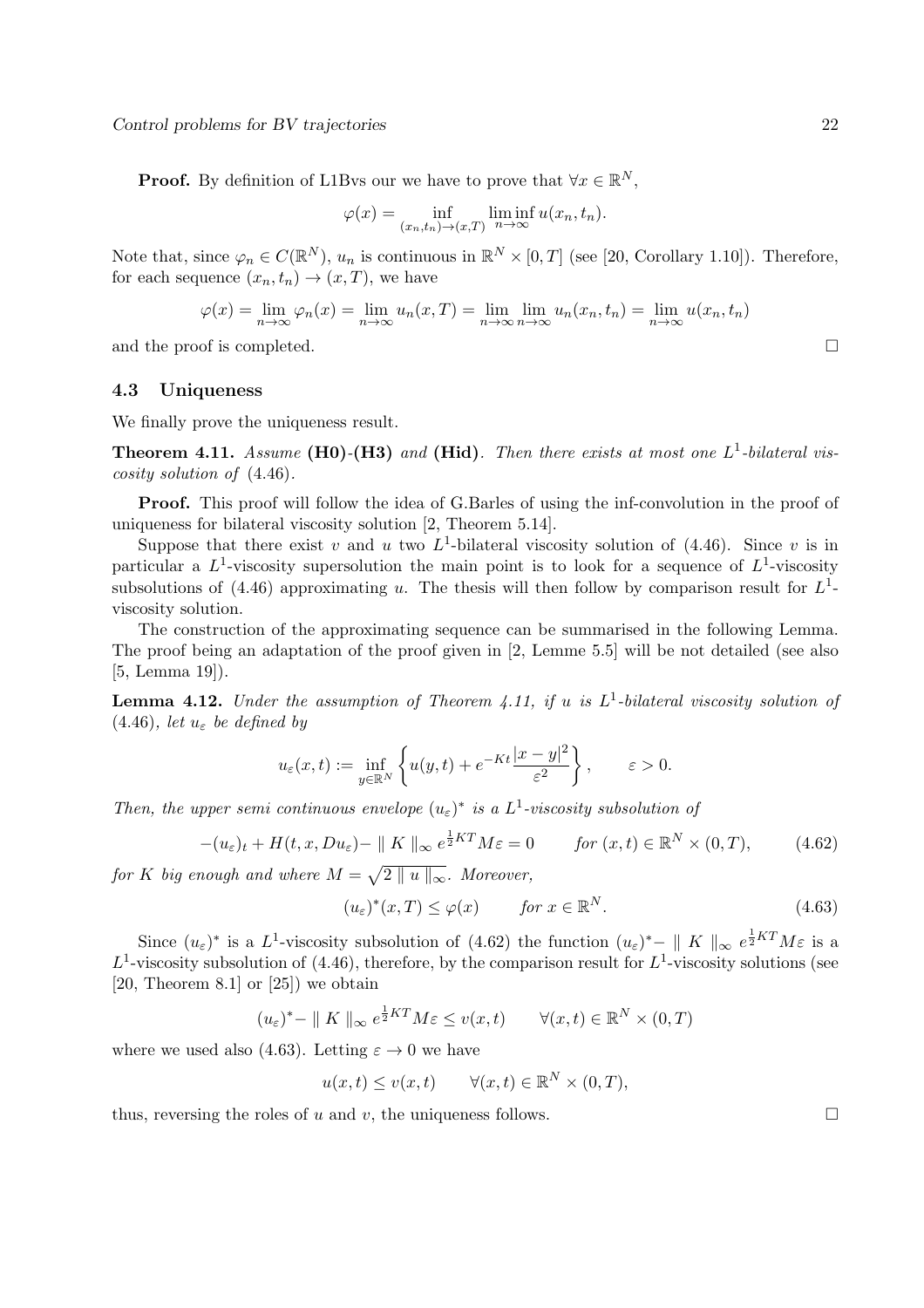## References

- [1] A. Arutyunov, V. Dykhta, and L. Lobo Pereira. Necessary conditions for impulsive nonlinear optimal control problems without a priori normality assumptions. *Journal of Optimization Theory and applications*, 124(1):55–77, 2005.
- [2] G. Barles. *Solutions de viscosité des équations de Hamilton-Jacobi*. Mathématiques et Applications, vol 17. Springer, Paris, 1994.
- [3] G. Barles. A new stability result for viscosity solutions of nonlinear parabolic equations with weak convergence in time. *C.R. Acad. Sci. Paris, Ser. I*, 343, 2006.
- [4] G. Barles and P.E. Souganidis. Convergence of approximation schemes for fully nonlinear second order equations. *Asymptotic Analysis*, 4:271–283, 1991.
- [5] E. N. Barron. Viscosity solutions and analysis in L∞. *Proceedings of the NATO advanced Study Institute*, pages 1 – 60, 1999.
- [6] E. N. Barron and R. Jensen. Semicontinuous viscosity solutions for Hamilton-Jacobi equations with convex Hamiltonians. *Comm. Partial Differential Equations*, 15(12):1713–1742, 1990.
- [7] E. N. Barron and R. Jensen. Optimal control and semicontinuous viscosity solutions. *Proc. Amer. Math. Soc.*, 113:49–79, 1991.
- [8] J. Baumeister. On optimal control of a fishery. In *Proceedings of NOLCOS'01*, volume 5th IFAC Symposium on Nonlinear Control Systems, St Petersburg, Russia, 2001.
- [9] O. Bokanowski, E. Cristiani, J. Laurent-Varin, and H. Zidani. Hamilton-Jacobi-Bellman approach for the climbing problem. *Submitted*, 2009.
- [10] A. Bressan and F. Rampazzo. Impulsive control-systems with commutativity assumptions. *Journal of optimization theory and applications*, 71(1):67–83, 1991.
- [11] A. Bressan and F. Rampazzo. Impulsive control-systems without commutativity assumptions. *Journal of optimization theory and applications*, 81(3):435–457, 1994.
- [12] A. Briani. A Hamilton-Jacobi equation with measures arising in Γ-convergence of optimal control problems. *Differential and Integral Equations*, 12(6):849–886, 1999.
- [13] A Briani and F Rampazzo. A density approach to Hamilton-Jacobi equations with tmeasurable Hamiltonians,. *NoDEA-Nonlinear Differential equations and Applications*, 21:71– 92, 2005.
- [14] B. Brogliato. *Nonsmooth impact Mechanics: Models, Dynamics and control*, volume 220 of *Lecture Notes in Control and Information Sciences*. Springer Verlag, New York, 1996.
- [15] C. Clark, F. Clarke, and G. Munro. The optimal exploitation of renewable stocks. *Econometrica*, 47:25–47, 1979.
- [16] G. Dal Maso and F. Rampazzo. On systems of ordinary differential equations with measures as controls. *Differential and Integral Equations*, 4(4):738–765, 1991.